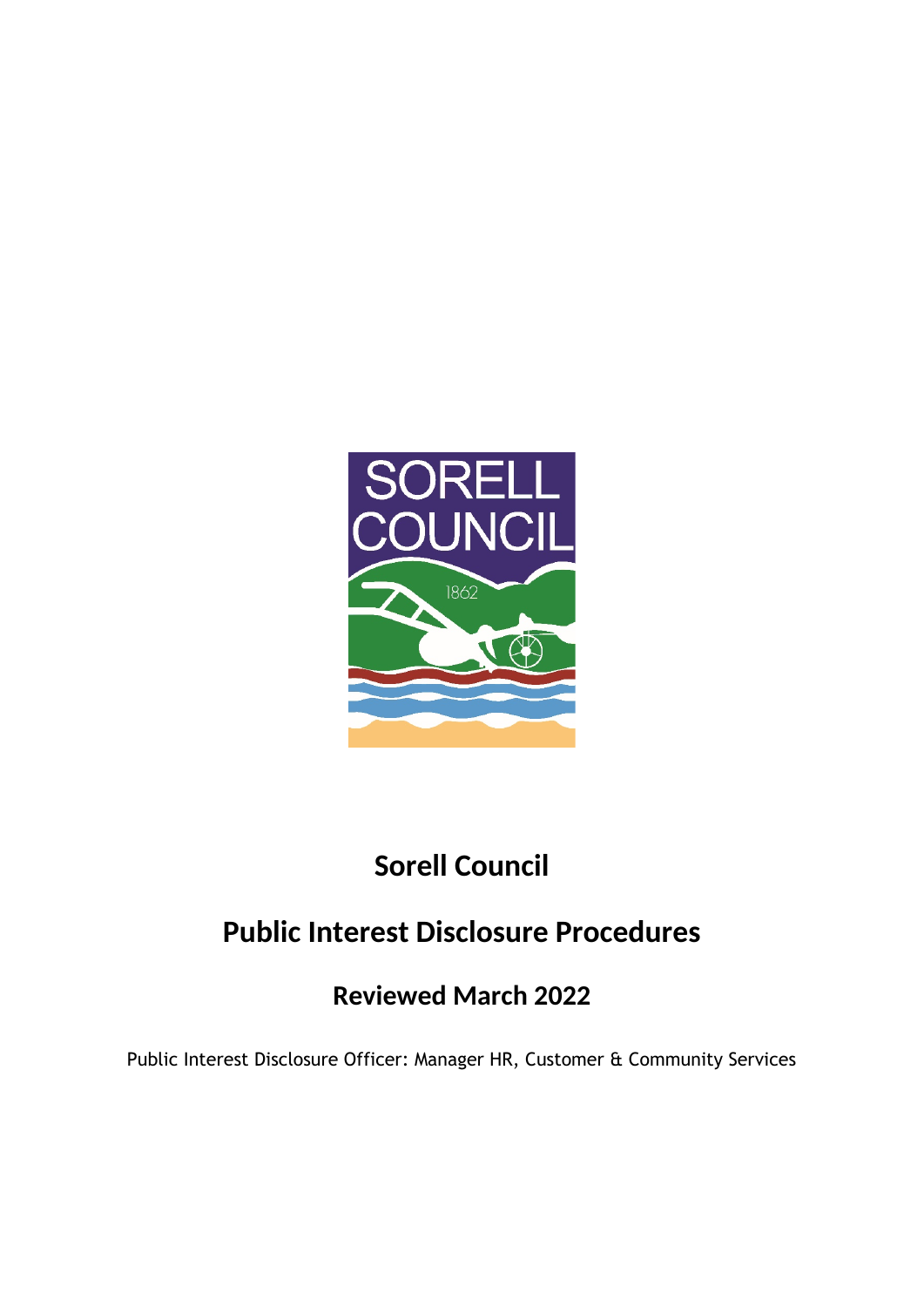# **Contents**

| 1.  |                                                                                                          |  |  |
|-----|----------------------------------------------------------------------------------------------------------|--|--|
| 2.  |                                                                                                          |  |  |
| 3.  |                                                                                                          |  |  |
| 4.  |                                                                                                          |  |  |
|     | 4.1.                                                                                                     |  |  |
|     | 4.2.                                                                                                     |  |  |
|     | 4.3.                                                                                                     |  |  |
|     | 4.4.                                                                                                     |  |  |
|     | 4.5.                                                                                                     |  |  |
| 5.  |                                                                                                          |  |  |
|     | 5.1.                                                                                                     |  |  |
|     | 5.2.                                                                                                     |  |  |
|     | 5.3.                                                                                                     |  |  |
|     | 5.4.                                                                                                     |  |  |
| 6.  | What can a disclosure be made about?-------------------------------- 6                                   |  |  |
|     | 6.1.                                                                                                     |  |  |
|     | 6.2.                                                                                                     |  |  |
|     | 6.3.                                                                                                     |  |  |
| 7.  |                                                                                                          |  |  |
| 8.  | 10                                                                                                       |  |  |
|     | 8.1.                                                                                                     |  |  |
|     | 8.2.                                                                                                     |  |  |
|     | 8.3.                                                                                                     |  |  |
|     | 8.4.                                                                                                     |  |  |
| 9.  |                                                                                                          |  |  |
| 10. |                                                                                                          |  |  |
|     | 10.1. What should the recipient of the disclosure do upon receipt of the disclosure? ------------- 14    |  |  |
|     |                                                                                                          |  |  |
|     | 10.3.                                                                                                    |  |  |
|     | 10.4.                                                                                                    |  |  |
|     | Referral of a protected disclosure to the Integrity Commission------------------------------ 15<br>10.5. |  |  |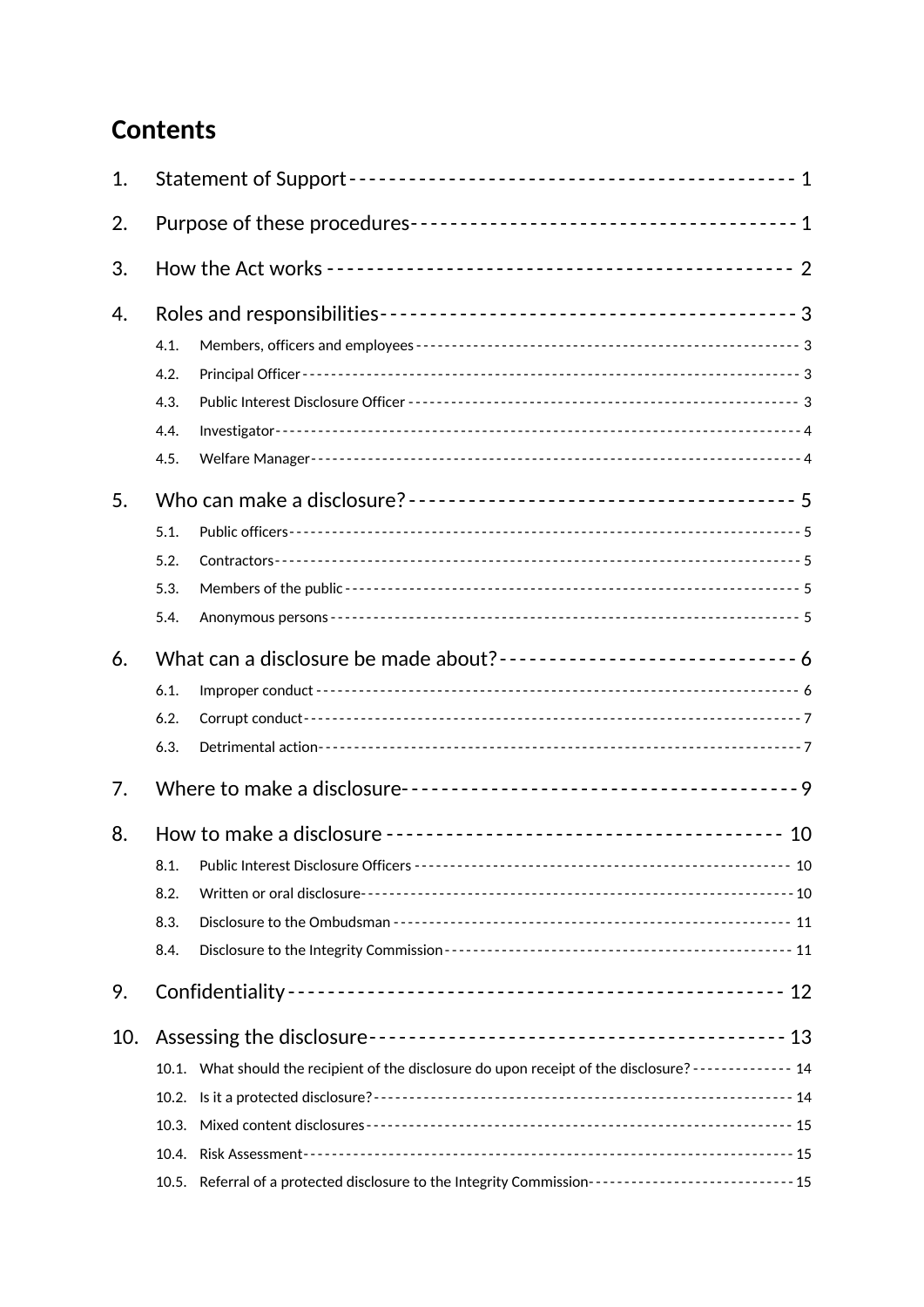|     | 10.7. Referral of criminal conduct to the Commissioner of Police---------------------------------- 17    |  |  |
|-----|----------------------------------------------------------------------------------------------------------|--|--|
| 11. |                                                                                                          |  |  |
|     |                                                                                                          |  |  |
|     |                                                                                                          |  |  |
| 12. |                                                                                                          |  |  |
|     |                                                                                                          |  |  |
|     | 12.2.                                                                                                    |  |  |
|     | 12.3. Appointment of investigator and framing of terms of reference----------------------------- 19      |  |  |
|     |                                                                                                          |  |  |
|     |                                                                                                          |  |  |
|     |                                                                                                          |  |  |
|     |                                                                                                          |  |  |
|     |                                                                                                          |  |  |
| 13. | Action taken after an investigation----------------------------------- 22                                |  |  |
|     |                                                                                                          |  |  |
|     |                                                                                                          |  |  |
| 14. | Managing the welfare of the discloser------------------------------ 24                                   |  |  |
|     |                                                                                                          |  |  |
|     |                                                                                                          |  |  |
|     |                                                                                                          |  |  |
|     |                                                                                                          |  |  |
| 15. | Management of the person against whom a disclosure has been made - 25                                    |  |  |
| 16. | Approval and review of these procedures----------------------------- 26                                  |  |  |
|     | Assessment of disclosure form (Attachment 1)--------------------------- 27                               |  |  |
|     |                                                                                                          |  |  |
|     | Part 2: Should the protected disclosure be referred to the Integrity Commission?----------------- 28     |  |  |
|     | Part 3: Is the protected disclosure a public interest disclosure? --------------------------------- 29   |  |  |
|     | Part 4 - Is there a ground under s64 not to investigate the public interest disclosure?-------------- 29 |  |  |
|     |                                                                                                          |  |  |
|     |                                                                                                          |  |  |
|     |                                                                                                          |  |  |
|     |                                                                                                          |  |  |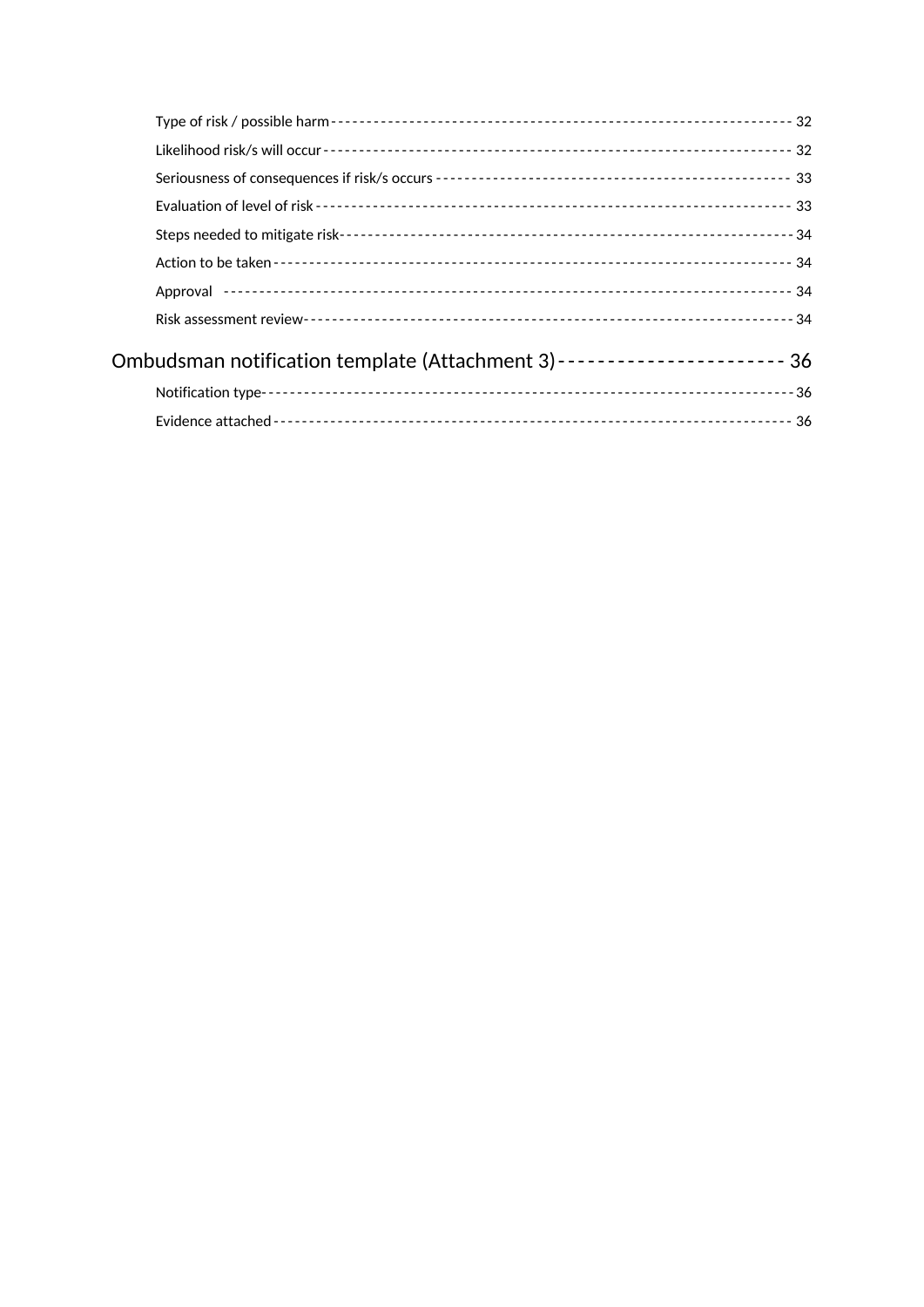## 1. Statement of Support

The Sorell Council is committed to the aims and objectives of the *Public Interest Disclosures Act 2002 (the Act)*. It does not tolerate improper conduct by its employees, officers or members, or the taking of detrimental action against those who come forward to disclose such conduct.

The Sorell Council recognises the value of transparency and accountability in its administrative and management practices, and supports the making of disclosures that reveal the type of conduct to which the Act is directed.

The Sorell Council will take all reasonable steps to protect people who make such a disclosure from any detrimental action in reprisal for making the disclosure, and to protect their welfare. It will also afford natural justice to all parties involved in the investigation of a disclosure.

## 2. Purpose of these procedures

These procedures set out how:

- public officers and contractors can make disclosures about improper conduct or reprisal action;
- disclosures are assessed;
- public interest disclosures are investigated; and
- Sorell Council protects disclosers and affords procedural fairness<sup>1</sup> to those being investigated.

These procedures are designed to complement normal communication channels between supervisors and employees. Employees are encouraged to continue to raise appropriate matters at any time with their supervisors, and to use existing grievance procedures within the organisation where appropriate.

Refer to the Sorell Council Issue Resolution Procedure

The procedures have been prepared in accordance with the Ombudsman's *Guideline Two: Procedures for Public Bodies*. This Guideline can be accessed on the Ombudsman's website at www.ombudsman.tas.gov.au.

<sup>&</sup>lt;sup>1</sup> Referred to as natural justice in the Act.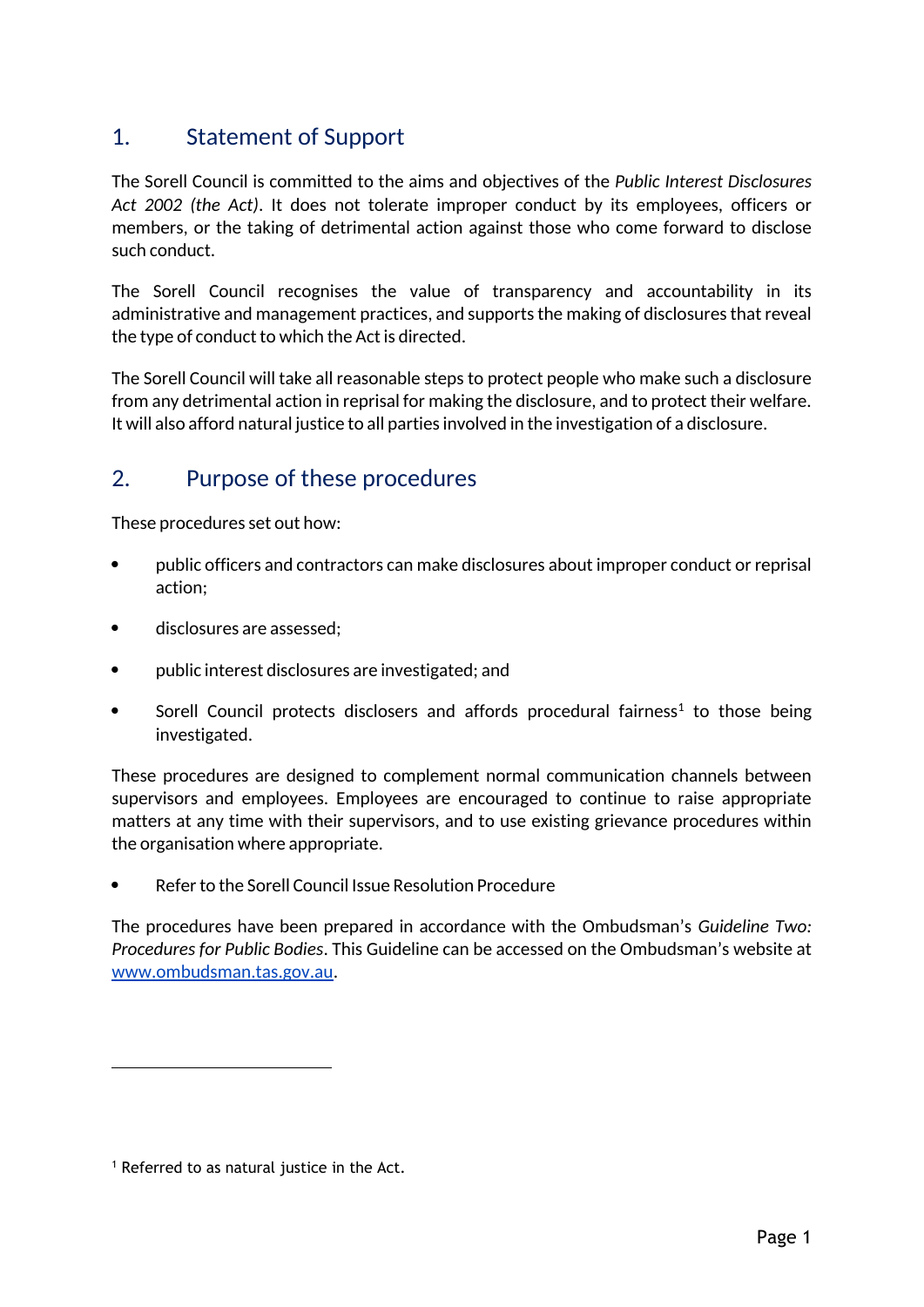## 3. How the Act works

Briefly, the Act works in this way:

- it gives certain people *public officers* and *contractors* the right to make disclosures about *improper conduct* or *detrimental action* to certain integrity agencies, other persons and bodies (Part 2 of the Act, particularly s 6);  $2^2$
- it provides certain statutory protections for *protected disclosures*, even if the discloser does not reference the Act (Part 3);
- $\bullet$  it dictates how the recipient of the disclosure is to deal with it (Parts 4 to 8);
- it treats the Ombudsman as the oversight agency in relation to the operation of the Act, including the default investigator, monitor of investigations by public bodies, and setter of standards under the Act;
- where the disclosure is handled by the Ombudsman or a public body, it requires a determination as to whether the protected disclosure is a *public interest disclosure* (ss 30 and 33);
- subject to exceptions, it requires investigation by the Ombudsman or public body of any public interest disclosure (ss 39 and 63);
- it requires such investigation to be conducted as soon as practicable, but if it is being conducted by a public body, not more than six months from the date of the determination that the disclosure is a public interest disclosure (ss 39A and 77A);
- it controls the manner in which a disclosure is investigated, and provides investigative powers; and
- in the case of an investigation by a public body which results in a finding that the alleged conduct occurred, it requires the public body to take action to prevent that conduct from continuing or recurring, and to take action to remedy any harm or loss which may have arisen (s 75).

A flow chart, which depicts the way in which a public body should deal with a disclosure, is Attachment 4 to this document.

 $2$  Members of the public may also make disclosures in limited circumstances, when the Ombudsman or Integrity Commission deems this in the public interest under s 7A.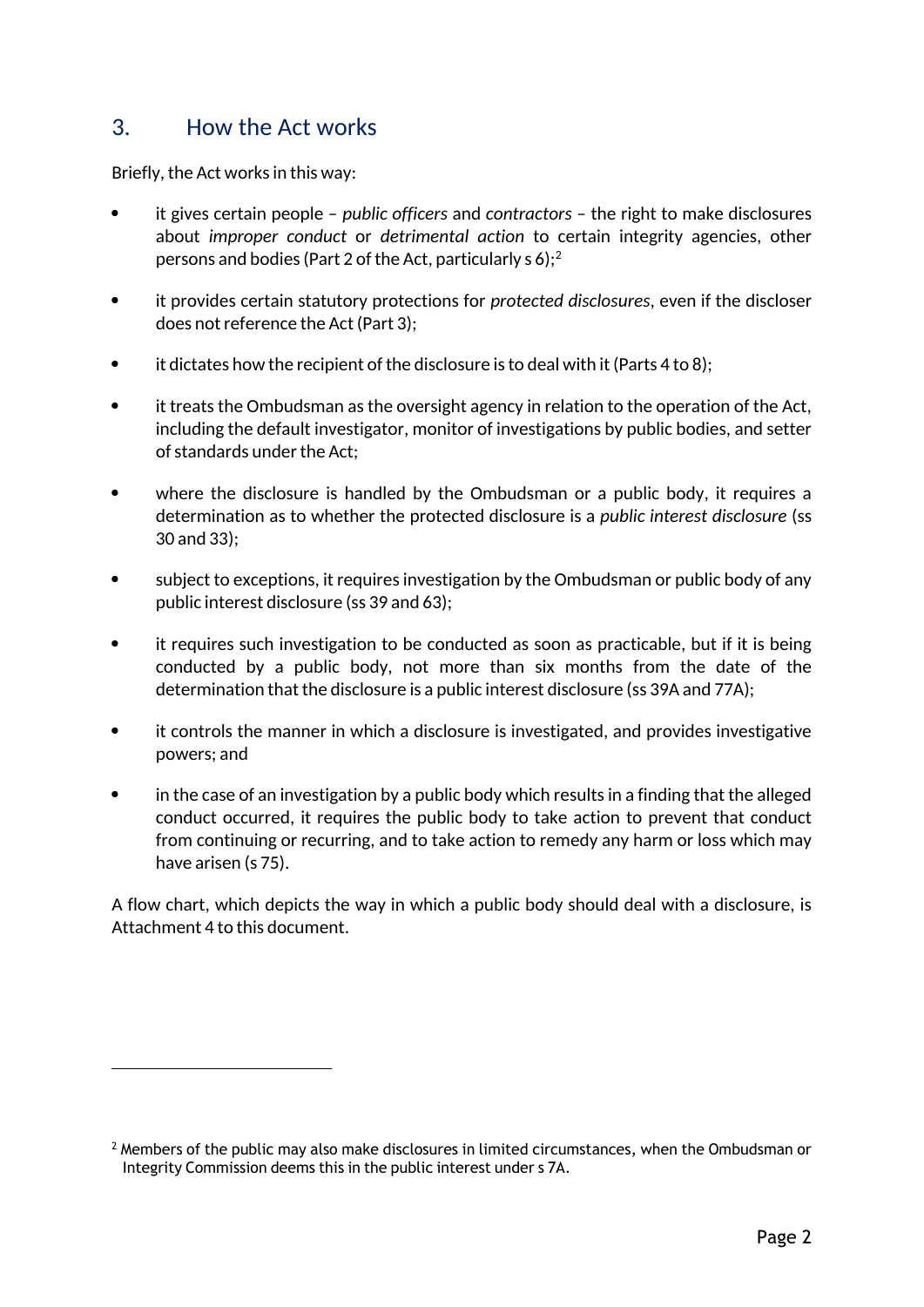## 4. Roles and responsibilities

This part explains the roles and responsibilities under the Act of individuals within Sorell Council.

#### 4.1. Members, officers and employees

Members, officers and employees (public officers) of Sorell Council are encouraged to report known or suspected incidences of improper conduct or detrimental action in accordance with these procedures.

All public officers of Sorell Council have an important role to play in supporting those who have made disclosures. They must refrain from any activity that is, or could be perceived to be, victimisation or harassment of a person who makes a disclosure. They should protect and maintain the confidentiality of a person they know or suspect to have made a disclosure.

### 4.2. Principal Officer

The Principal Officer has primary responsibility for ensuring that the provisions of the Act are implemented by Sorell Council. Section 62A of the Act provides that the Principal Officer has responsibility for:

- preparing procedures for approval by the Ombudsman;
- receiving public interest disclosures and ensuring they are dealt with in accordance with the Act;
- ensuring the protection of witnesses;
- ensuring the application of procedural fairness in Sorell Council's procedures;
- ensuring the promotion of the importance of public interest disclosures and general education about the Act to all staff, and ensuring easy access to information about the Act and the procedures, and
- providing access to confidential employee assistance programs and appropriately trained internal support staff for those involved in the process.

The Principal Officer may delegate all of these functions and powers to a Public Interest Disclosure Officer.

#### 4.3. Public Interest Disclosure Officer

A Public Interest Disclosure Officer is appointed by the Principal Officer under s 62A(2) of the Act. They hold a delegation from the Principal Officer which enables them to: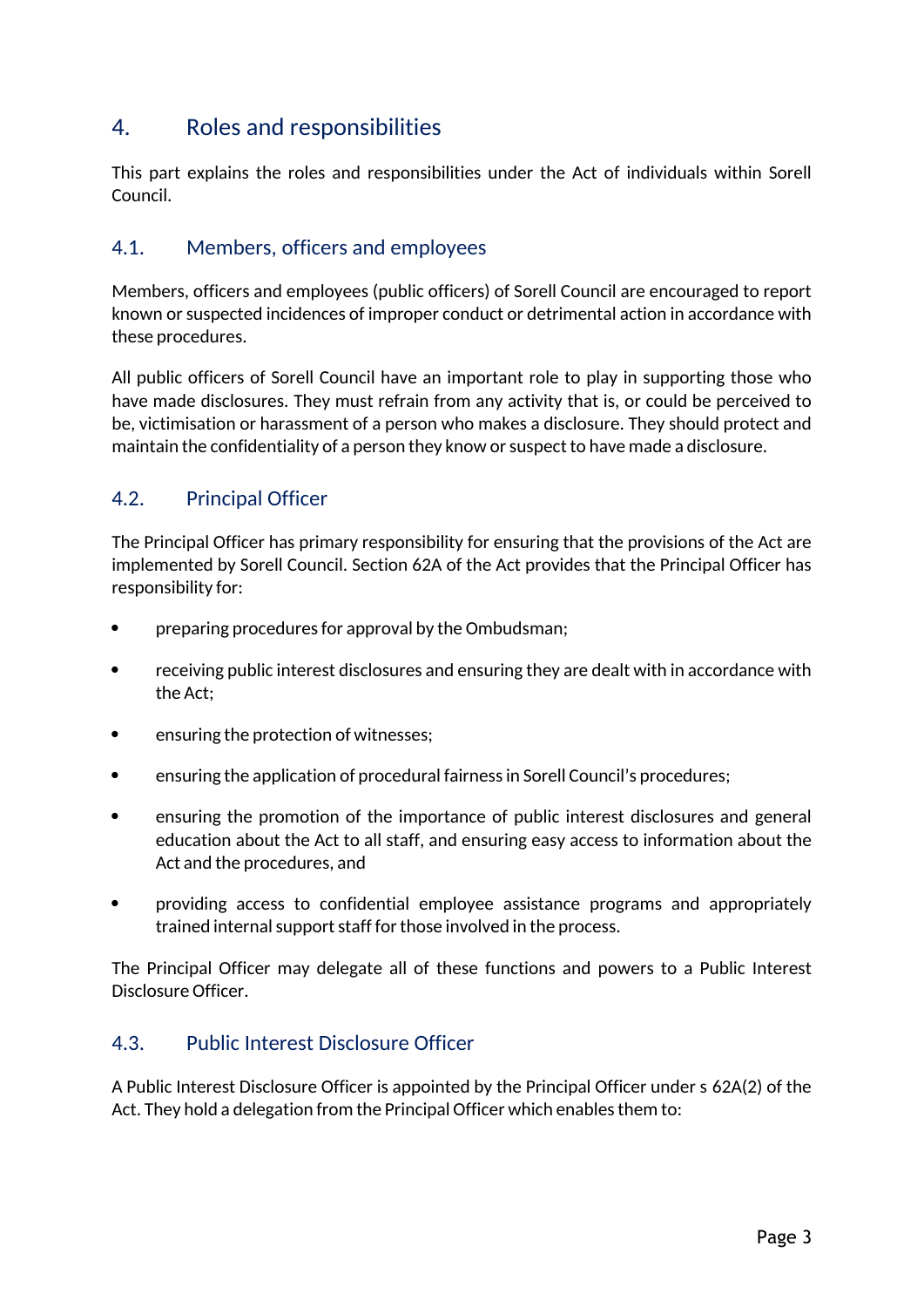- acting as a contact point for general advice about the operation of the Act for any person wishing to make a disclosure about improper conduct or detrimental action;
- making arrangements for a disclosure to be made privately and discreetly and, if necessary, away from the workplace;
- receiving any disclosure from a public officer made orally or in writing;
- recording in writing the details of any disclosure which is made orally;
- impartially assessing the allegation and determining whether it is a disclosure made in accordance with Part 2 of the Act (that is, "a protected disclosure");
- impartially assessing under s 33 of the Act whether a disclosure is a "public interest disclosure";
- taking all necessary steps to ensure that the identity of the discloser and the identity of the person who is the subject of the disclosure are kept confidential; and
- administrative functions to support the role under the Act, as required.

See the cover page for a list of Sorell Council's Public Interest Disclosure officer.

#### 4.4. Investigator

Where it is determined that a disclosure is a public interest disclosure, or where the Ombudsman has referred a public interest disclosure to Sorell Council for investigation, the Principal Officer will appoint an investigator to investigate the matter in accordance with the Act. An investigator may be a person from within Sorell Council or a consultant engaged for that purpose.

#### 4.5. Welfare Manager

The Welfare Manager will be appointed by the Principal Officer or by a Public Interest Disclosure Officer, and is responsible for looking after the general welfare of the discloser. The Welfare Manager will:

- examine the immediate welfare and protection needs of a person who has made a disclosure, and develop a support plan for them;
- advise the discloser of the legislative and administrative protections available to them;<sup>3</sup>

<sup>&</sup>lt;sup>3</sup> See Protection below for details of the legislative protections.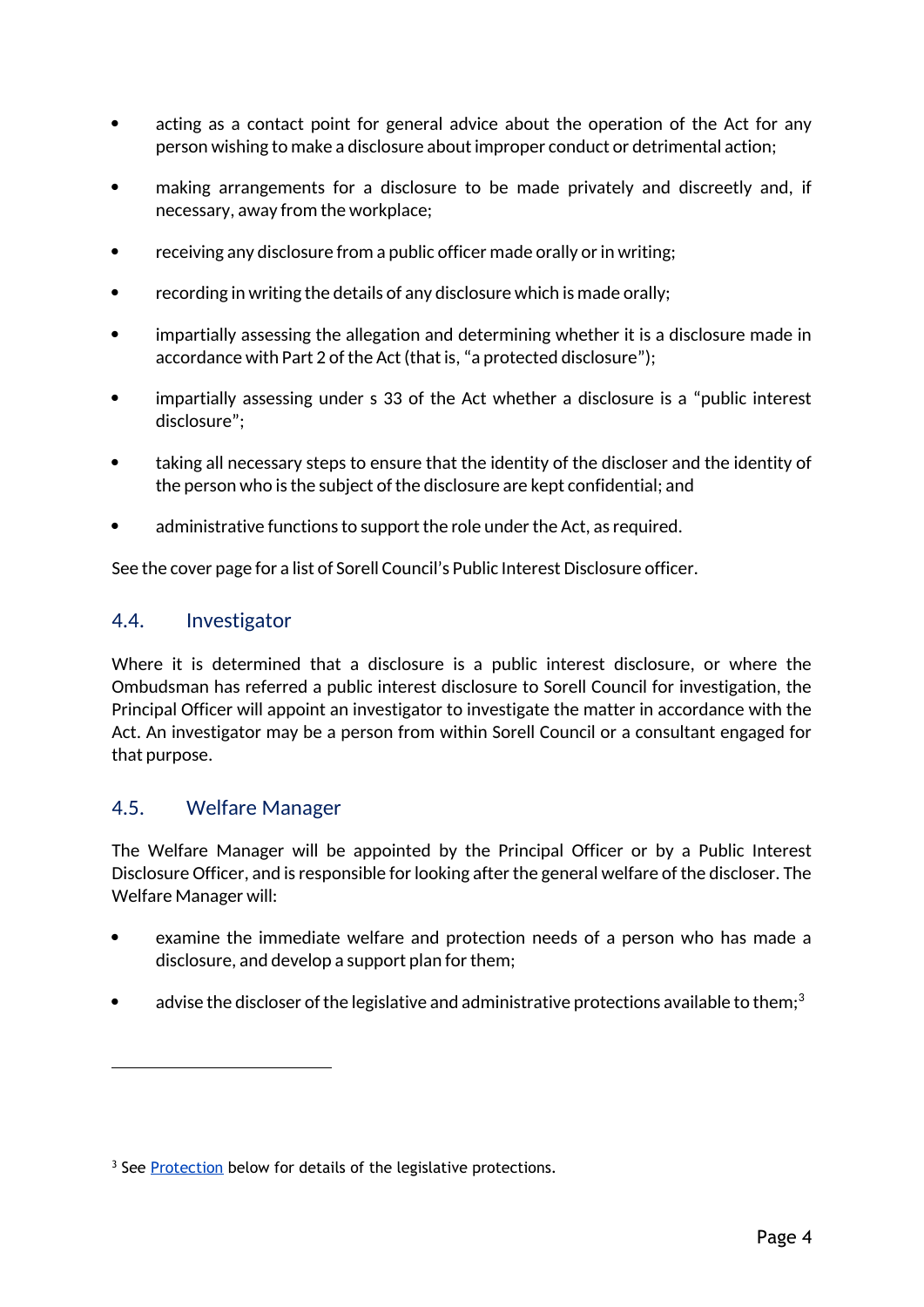- listen and respond to any concerns of harassment, intimidation, victimisation or other detrimental action which may be occurring in reprisal for making the disclosure; and
- so far as is practicable, protect the identity of the discloser in the course of carrying out these responsibilities.

A welfare manager may be a person employed by Sorell Council or a consultant engaged for that purpose. They must not be responsible for assessing or investigating the disclosure.

## 5. Who can make a disclosure?

### 5.

### 5.1. Public officers

Any current public officer $\rm ^4$  can make a disclosure to Sorell Council under the Act. This includes all employees and councillors of Sorell Council. Council volunteers are not considered public officers, but could make a disclosure to the Ombudsman or Integrity Commission about a public body as a member of the public.

### 5.2. Contractors

Current or past contractors and sub-contractors can make disclosures about public bodies, not public officers, but they can only make a disclosure to the Ombudsman or the Integrity Commission not to Sorell Council. Public Interest Disclosure officers should refer any contractors wanting to make a disclosure to either of these bodies.

### 5.3. Members of the public

Members of the public can make a disclosure about a public body, and may be treated in the same way as a contractor if it is in the public interest to do so, but they can only make the disclosure to the Ombudsman or Integrity Commission. The Ombudsman or Integrity Commission determines whether it is in the public interest to treat the discloser as a contractor, not the discloser. Public interest disclosure officers should refer any members of the public wanting to make a disclosure to either of these bodies.

<sup>4</sup> This can include a public officer from another public body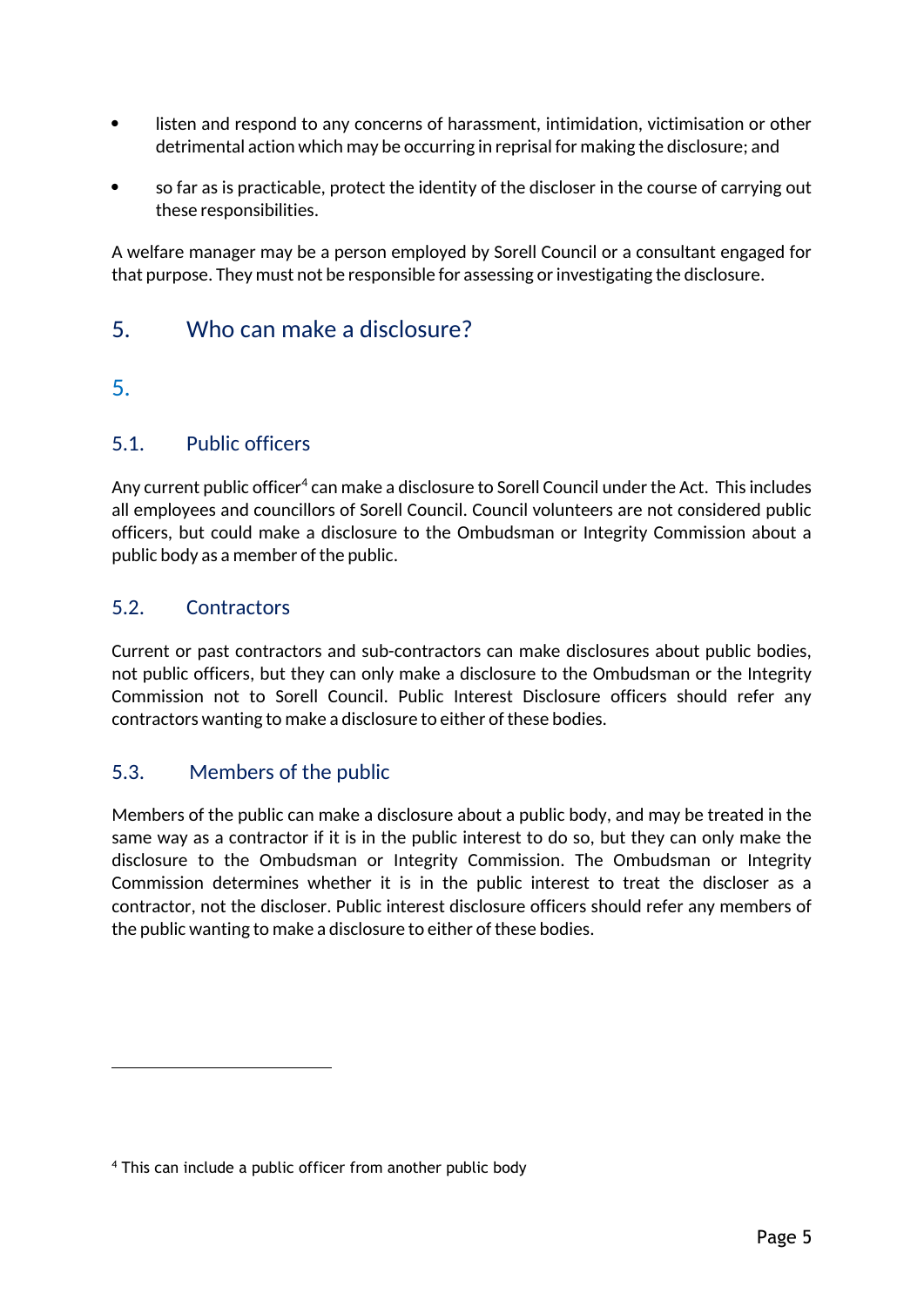#### 5.4. Anonymous persons

An anonymous disclosure may be accepted if the person receiving it is satisfied that the disclosure is being made by a public officer or contractor (see s 8 of the Act). If the person is satisfied that an anonymous disclosure is from a contractor it should be referred to the Ombudsman.

## 6. What can a disclosure be made about?

A disclosure can be made about one or more public officers or a public body itself. If a disclosure relates to Sorell Council as a whole or the Principal Officer of Sorell Council, it should be referred to the Ombudsman or Integrity Commission as internal investigation would not be appropriate.

6.

### 6.1. Improper conduct

Disclosures about public officers need to relate to improper conduct by that officer, in the past, present or future (proposed action). Section 3 of the Act defines improper conduct as:

- a. conduct that constitutes an illegal or unlawful activity; or
- b. corrupt conduct; or
- c. conduct that constitutes maladministration; or
- d. conduct that constitutes professional misconduct; or
- e. conduct that constitutes a waste of public resources; or
- f. conduct that constitutes a danger to public health or safety or to both public health and safety; or
- g. conduct that constitutes a danger to the environment; or
- h. misconduct, including breaches of applicable codes of conduct; or
- i. conduct that constitutes detrimental action against a person who makes a public interest disclosure under this Act –

that is serious or significant as determined in accordance with guidelines issued by the Ombudsman.5

Page 6 <sup>5</sup> See Public Interest Disclosure Guideline One: Serious or Significant Improper Conduct, available at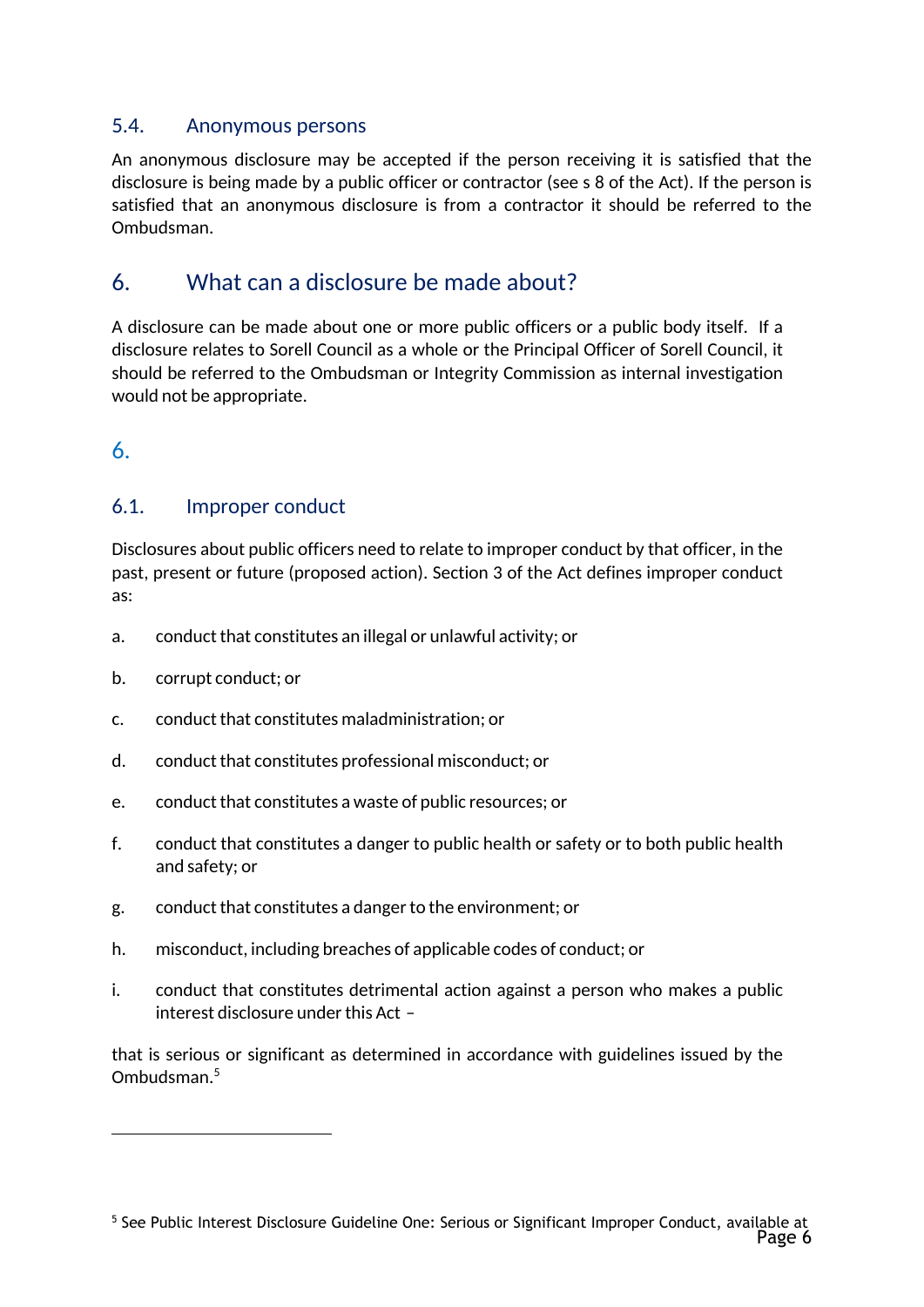Examples of improper conduct include:

- to avoid closure of a town's only industry, an environmental health officer ignores or conceals evidence of illegal dumping of waste;
- an agricultural officer delays or declines imposing quarantine to allow a financially distressed farmer to sell diseased stock; and
- a principal officer spends \$15,000 of public money on a staff Christmas party.

#### 6.2. Corrupt conduct

Corrupt conduct is further defined in s3 of the Act as:

- a. conduct of a person (whether or not a public officer) that adversely affects, or could adversely affect, either directly or indirectly, the honest performance of a public officer's or public body's functions; or
- b. conduct of a public officer that amounts to the performance of any of their functions as a public officer dishonestly or with inappropriate partiality; or
- c. conduct of a public officer, a former public officer or a public body that amounts to a breach of public trust; or
- d. conduct of a public officer, a former public officer or a public body that amounts to the misuse of information or material acquired in the course of the performance of their functions as such (whether for the benefit of that person or body or otherwise); or
- e. a conspiracy or attempt to engage in conduct referred to in paragraph (a), (b), (c) or (d).

Examples of corrupt conduct include:

- a public officer takes a bribe in exchange for the discharge of a public duty;
- a public officer favours unmeritorious applications for jobs or permits by friends and relatives; and
- a police officer accesses and discloses criminal record information at the request of a friend, without any legitimate reason.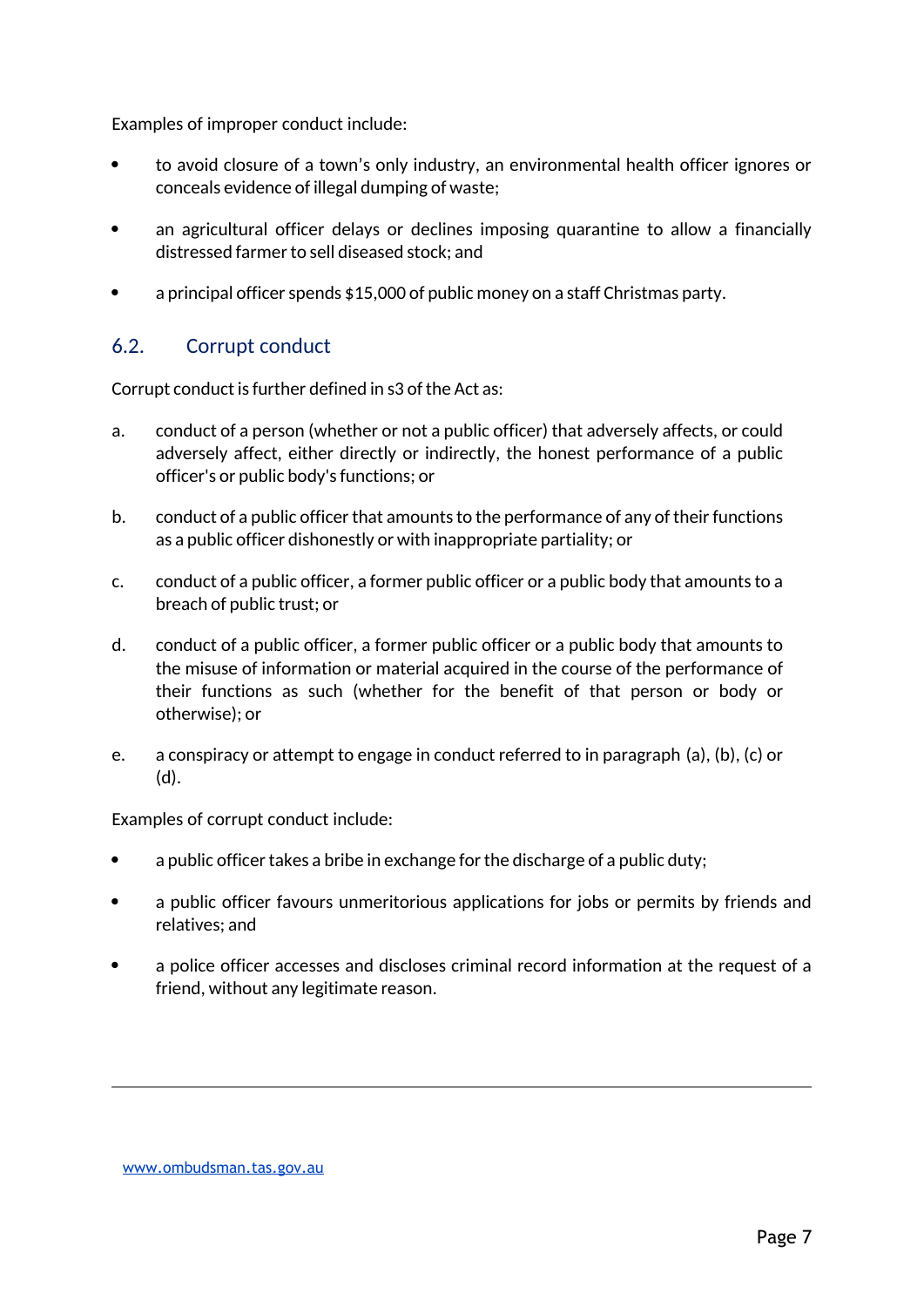### 6.3. Detrimental action

Detrimental action, or reprisal action, against a discloser can be a form of improper conduct. It is defined in s 3 of the Act, as including:

- a. action causing injury, loss or damage; and
- b. intimidation or harassment; and
- c. discrimination, disadvantage or adverse treatment in relation to a person's employment, career, profession, trade or business, including the taking of disciplinary action; and
- d. threats of detrimental action.

Examples of detrimental action include:

- refusal of a deserved promotion:
- demotion, transfer, isolation in the workplace or changing a person's duties to their disadvantage;
- threats, abuse or other forms of harassment directly or indirectly against the discloser, their family or friends; and
- discrimination against the discloser or their family and associates in applications for jobs, permits or tenders.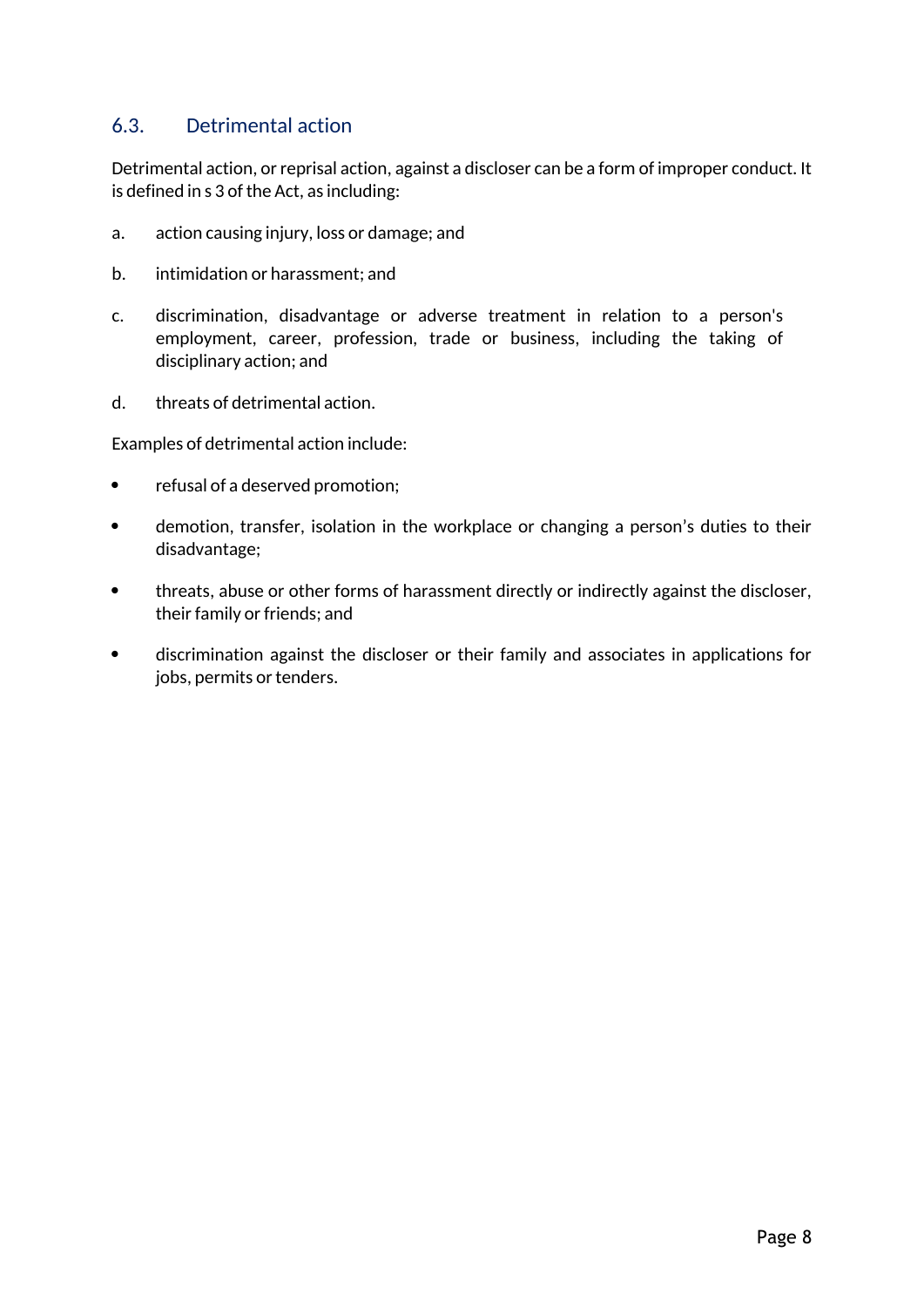## 7. Where to make a disclosure

For the protections in the Act to apply, a disclosure needs to be made to the right person or body. The following table sets this out, in accordance with s 7 of the Act:

| Officer or public body to which the<br>disclosure relates                                                              | Where the disclosure may be made                                               |
|------------------------------------------------------------------------------------------------------------------------|--------------------------------------------------------------------------------|
| A member, officer or employee of a public<br>body other than the Police Service or a<br><b>State Service Agency</b>    | that public body; or<br>the Integrity Commission; or<br>the Ombudsman          |
| A member, officer or employee of a public<br>body that is a State Service Agency                                       | that State Service Agency; or<br>the Integrity Commission; or<br>the Ombudsman |
| The principal officer of a public body or<br><b>State Service Agency</b>                                               | the Ombudsman; or<br>the Integrity Commission                                  |
| A member of the Police Service, other than<br>the Commissioner of Police                                               | the Commissioner of Police                                                     |
| The Commissioner of Police                                                                                             | the Ombudsman                                                                  |
| A member of the Legislative Council                                                                                    | the President of the Legislative Council                                       |
| A member of the House of Assembly                                                                                      | the Speaker of the House                                                       |
| A councilor, within the meaning of the Local<br>Government Act 1993                                                    | the Ombudsman                                                                  |
| A person employed under the provisions of<br>the Parliamentary Privilege Act 1898                                      | the Ombudsman; or<br>the Integrity Commission                                  |
| The Auditor-General                                                                                                    | the chairman of the Public Accounts<br>Committee.                              |
| The Ombudsman                                                                                                          | the Joint Standing Committee on Integrity                                      |
| A person employed in an office of a<br>Minister, Parliamentary Secretary or other<br><b>Member of Parliament</b>       | the Ombudsman                                                                  |
| In any other case, including if the disclosure<br>is about a public body as opposed to an<br>individual public officer | the Ombudsman; or<br>the Integrity Commission                                  |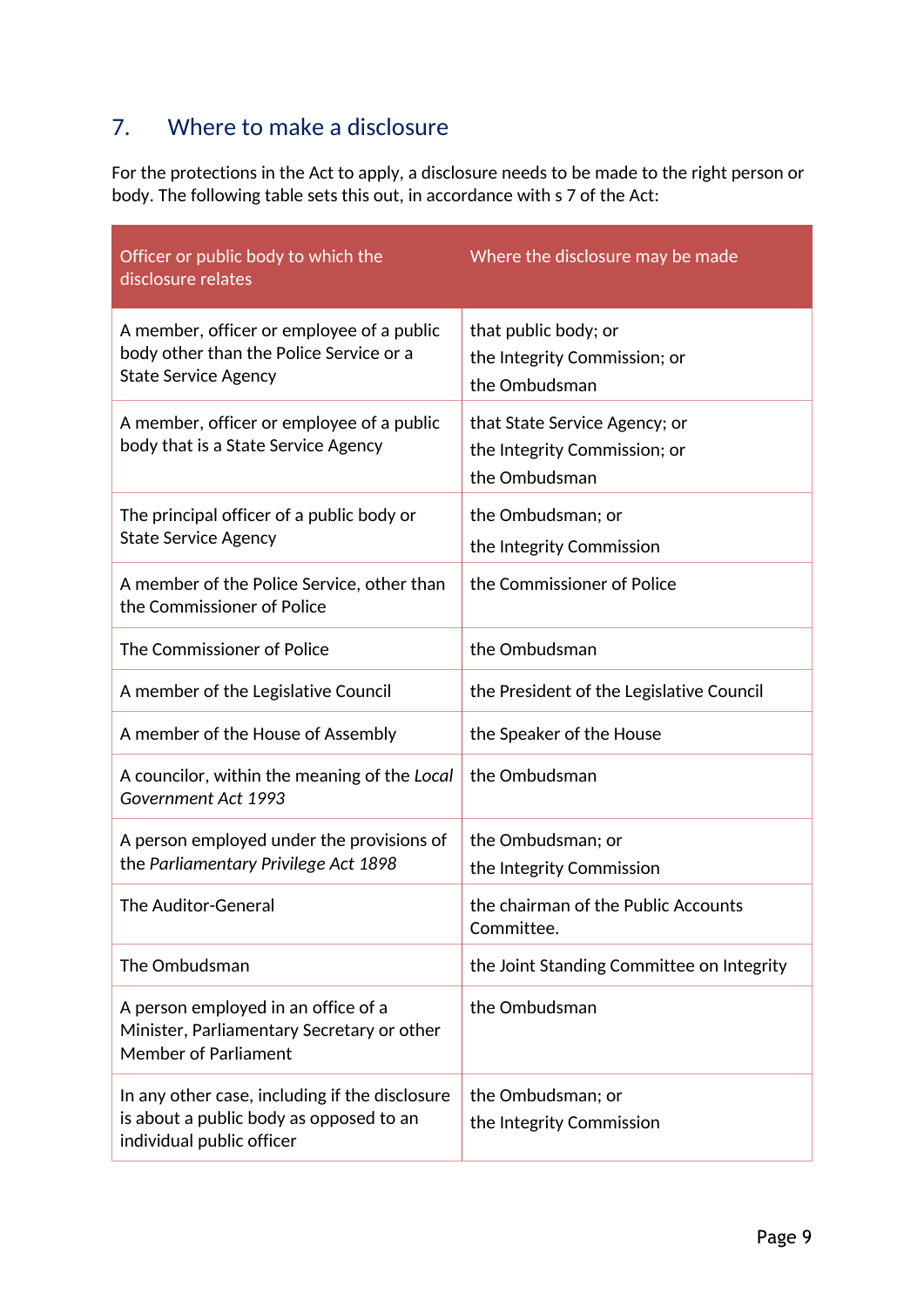## 8. How to make a disclosure

Public officers can make a disclosure about other public officers of Sorell Council orally or in writing to the following officers:

- the General Manager who is the Principal Officer of the public body, for the purposes of the Act; and
- a Public Interest Disclosure Officer.
- 7.

8.

### 8.1. Public Interest Disclosure Officers

Each person who holds or acts in any of the following positions within Sorell Council has been appointed by the Principal Officer to act as a Public Interest Disclosure Officer, and holds a delegation which enables them to receive public interest disclosures under the Act.

The Public Interest Disclosure Officer as appointed by the General Manager is:

Manager HR, Customer & Community Services

If someone wants to make a disclosure about the Principal Officer or Sorell Council, they should be referred to the Ombudsman or the Integrity Commission.

#### 8.2. Written or oral disclosure

It is preferable that a disclosure be made in writing. It should be addressed to the public body, marked confidential for the attention of the Principal Officer or Public Interest Disclosure Officer. A disclosure can be sent, delivered or left at:

Sorell Council

PO Box 126

SORELL TAS 7172

PH: (03) 6269 0000

Email: PID@sorell.tas.gov.au

Or at

Sorell Council

47 Cole Street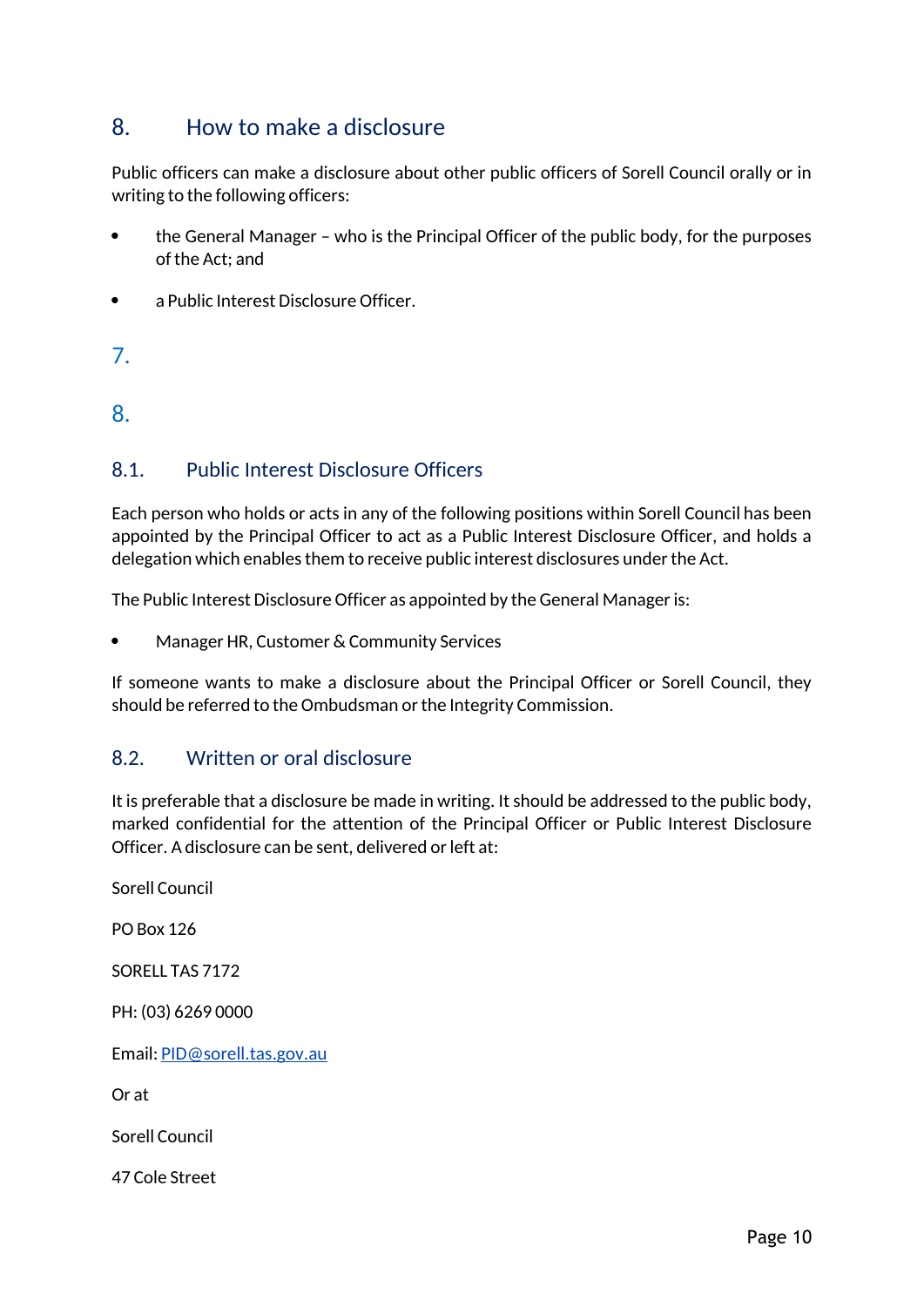#### SORELL TAS 7172

A public officer can also make an oral disclosure over the phone or in person to a Public Interest Disclosure officer. An oral disclosure should be made in private. If a public officer is concerned about making a disclosure in person in the workplace, they can call or email the Public Interest Disclosure Officer to request a meeting in a location away from the workplace.

It is not a requirement that the person contemplating making a disclosure refers to the Act, or is aware of the Act.

#### 8.3. Disclosure to the Ombudsman

A disclosure may also be made directly to the Ombudsman. The contact details for the Ombudsman are:

Ombudsman Tasmania GPO Box 960 HOBART TAS 7001

or at

Level 6, 86 Collins Street HOBART TAS 7000

Website: www.ombudsman.tas.gov.au Email: ombudsman@ombudsman.tas.gov.au Phone: 1800 001 170

#### 8.4. Disclosure to the Integrity Commission

A disclosure may also be made directly to the Integrity Commission. The Commission can deal with a protected disclosure about individuals under the *Integrity Commission Act 2009* or refer it to a public body or the Ombudsman. A protected disclosure about a public body would be referred to the Ombudsman. The contact details for the Integrity Commission are:

Integrity Commission GPO Box 822 HOBART TAS 7001

or at

Level 2 Surrey House 199 Macquarie Street HOBART TAS 7000

Website: www.integrity.tas.gov.au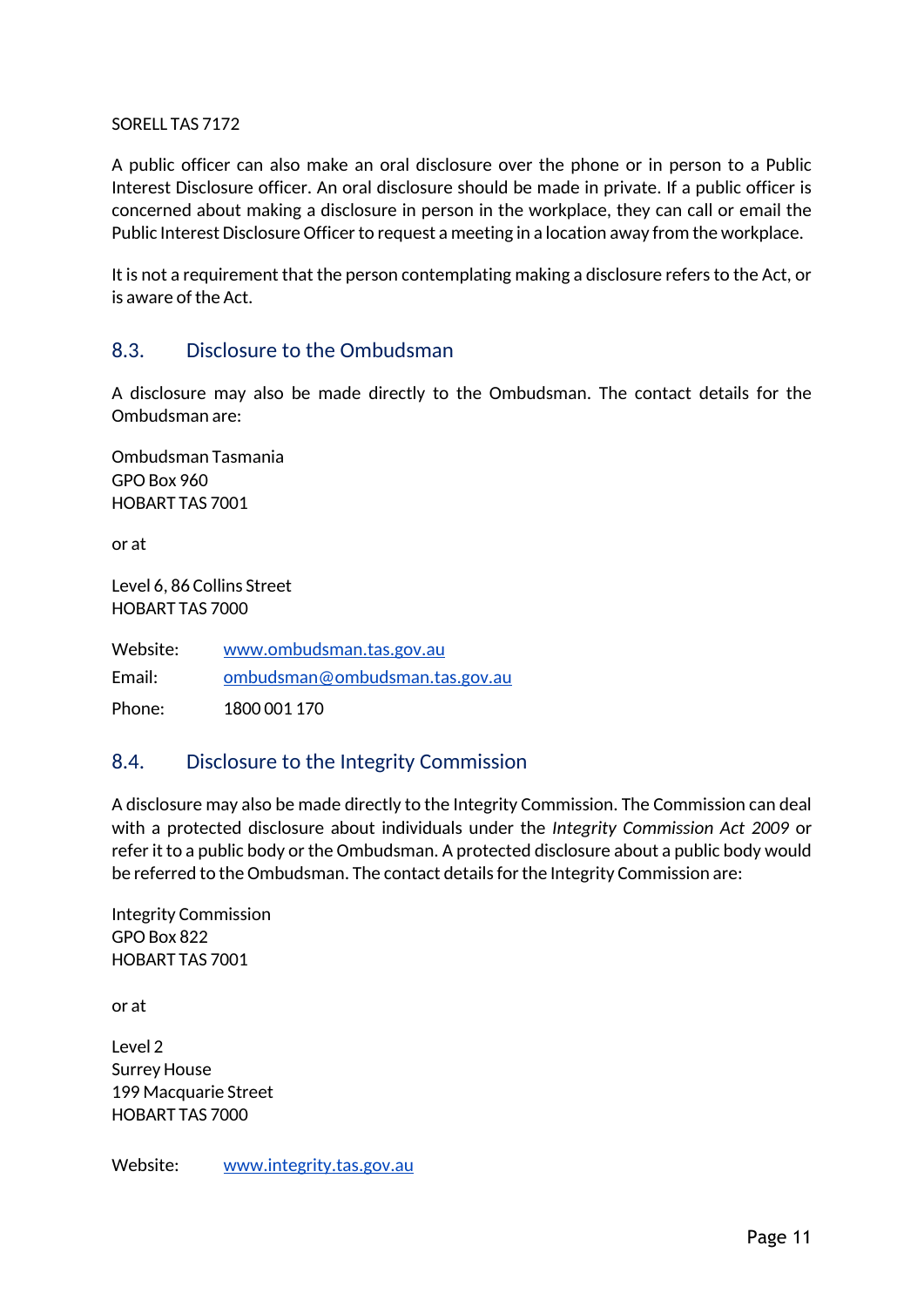Email: contact@integrity.tas.gov.au

Phone: 1300 720 289

## 9. Confidentiality

Sorell Council will take all reasonable steps to protect the identity of a discloser. Maintaining confidentiality is crucial to ensure that detrimental action is not taken against the discloser in reprisal for making the disclosure.

All reasonable care should also be taken to protect the privacy of witnesses and of the person against whom the disclosure has been made.

Section 23 of the Act requires any person who receives information in the course of or as a result of a protected disclosure or its investigation, not to disclose that information except in certain limited circumstances. Disclosure of information in breach of this section constitutes an offence that is punishable by a maximum fine of 60 penalty units or six months imprisonment, or both.

The circumstances in which a person may disclose information obtained about a protected disclosure include:

- where exercising their functions or the functions of the public body under the Act;
- when making a report or recommendation under the Act;
- when publishing statistics in the annual report of a public body; and
- in proceedings for certain offences under the Act.

The Act, however, prohibits the inclusion of particulars in any report or recommendation that is likely to lead to the identification of the discloser. The Act also prohibits the identification of the person who is the subject of the disclosure in any particulars included in an annual report made in accordance with Part 9 of the Act.

It may be necessary to consider disclosing information where:

- it is essential, having regard to the principles of natural justice, that the identifying information be disclosed to the person who is the subject of the disclosure;
- the investigating body believes that the disclosure of the identifying information is necessary for the matter to be effectively investigated; or
- the identity of the discloser is likely to be guessed from the circumstances of the disclosure and the risks for the discloser are better managed if their identity is known and specific warnings or risk management actions can be taken.

In these circumstances, the person who made the disclosure should first be consulted before any action is taken. Consider obtaining permission in writing from the discloser prior to identifying them.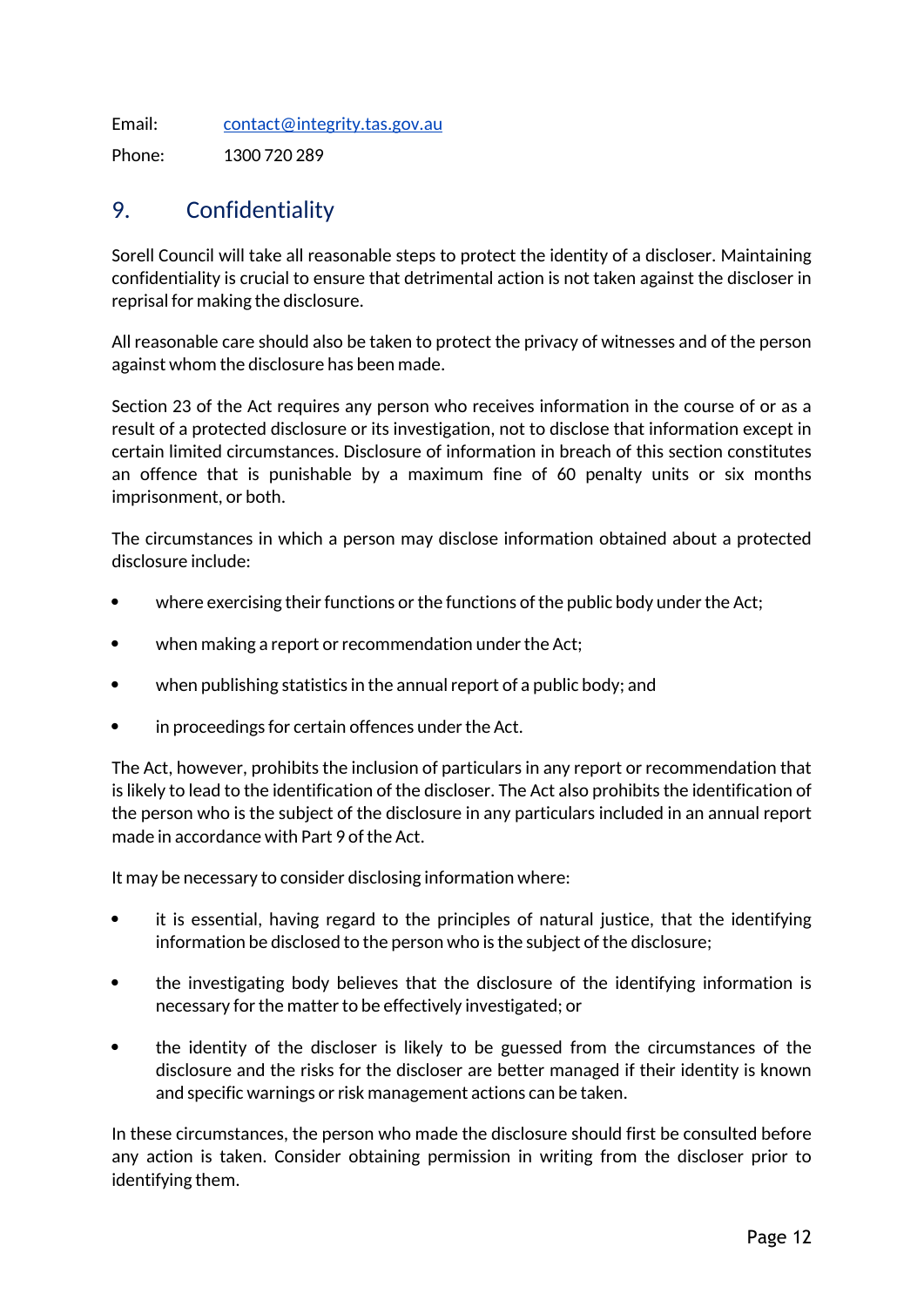The Sorell Council will ensure that all relevant files, whether paper or electronic, are kept securely and can only be accessed by the Principal Officer, Public Interest Disclosure Officer/s, the investigator, and (in relation to welfare matters only) the Welfare Manager.

All printed and electronic material will be kept in files that are clearly marked as confidential, and all materials relevant to an investigation, such as interview recordings, will also be stored securely with the files. Electronic files should have access restricted to the relevant officers.

Care should also be taken to ensure that all relevant phone calls and meetings are conducted in private.

Section 90 exempts documents from release under the *Right to Information Act 2009* to the extent that:

- they contain information regarding a disclosure; or
- information that is likely to lead to the identification of the person who:
	- o made the disclosure; or
	- o the person who is the subject of the disclosure.

## 10. Assessing the disclosure

The Act requires the taking of two distinct steps when assessing a disclosure. It first needs to be determined whether or not it qualifies as a protected disclosure, and thus attracts the protections contained in the Act. In order to do so it must satisfy the following prerequisites:

- has it been made to the correct person or body; and
- if it has been correctly made to Sorell Council,
	- $\circ$  has it been made by a public officer (or, if the disclosure is anonymous, is the person receiving it satisfied that it is being made by a public officer);
	- $\circ$  is it about the conduct of a public officer;
	- o does the discloser believe the public officer has, is or is proposing to engage in improper conduct;
	- $\circ$  is it about conduct that could objectively fall within the definition of improper conduct; and
	- o does it concern conduct that occurred on or after 1 January 2001?

The next step is to determine if it is a public interest disclosure. This requires an assessment of the evidence provided by the discloser to determine if it shows or tends to show a public officer has, is or is proposing to engage in improper conduct.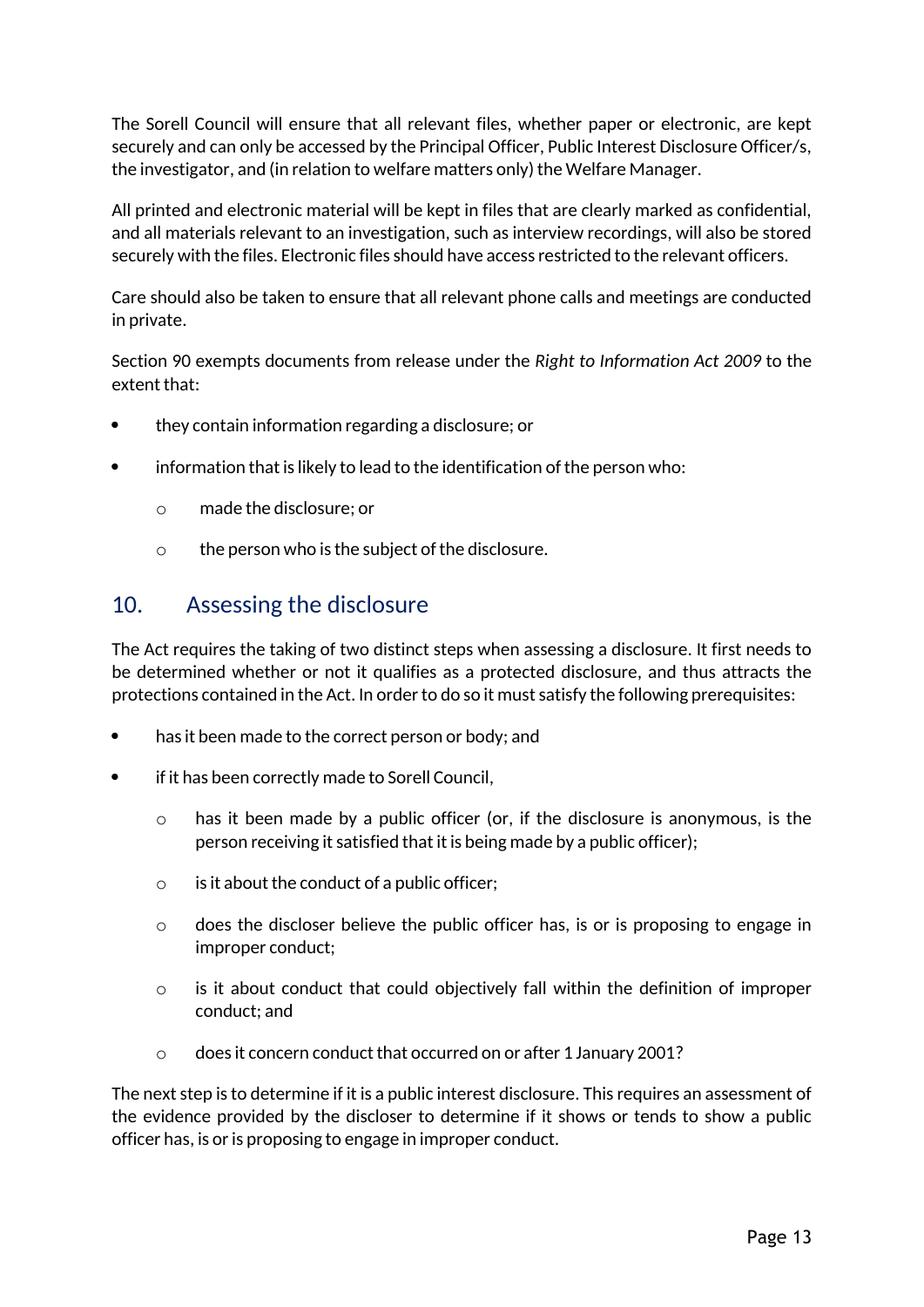## 10.

9.

## 10.1. What should the recipient of the disclosure do upon receipt of the disclosure?

If the disclosure is oral, the recipient should make a file note as soon as possible. The note should record the time the disclosure was made, the circumstances under which it was made and, so far as is possible, the exact words used by the discloser. The recipient should ask the discloser to consider putting the disclosure in writing as soon as possible.

Unless the recipient is the Principal Officer (or the disclosure is about the Principal Officer), the recipient should immediately inform the Principal Officer of the disclosure, and should provide the Principal Officer with a copy of the disclosure, or record of the disclosure, and any accompanying documents.<sup>6</sup> If the disclosure is about the Principal Officer, contact the Ombudsman for advice.

## 10.2. Is it a protected disclosure?

The protections for disclosers, provided in Part 3 of the Act, only apply where the disclosure is a *protected disclosure* made in accordance with Part 2 of the Act.

The Principal Officer or a Public Interest Disclosure Officer should assess whether a disclosure has been made in accordance with Part 2 as soon as possible after it has been received. The assessment of disclosure form at Attachment 1 should be completed as part of this process. It contains a series of questions going to the essential elements of a protected disclosure, raised at assessing the disclosure, and what is needed to be established before a disclosure can be a protected disclosure. A separate assessment of disclosure form will usually need to be completed for each disclosure. This means, for example, that if a discloser is complaining about three different public officers, this constitutes three disclosures and three assessments should be completed.

If it is determined that it is a protected disclosure, the discloser should be given information about the protections in the Act (such as a copy of Part 3 of the Act). These protections should be explained to the discloser if necessary. The discloser should also be informed of the process which will be followed with respect to the disclosure.

<sup>6</sup> Contractors or members of the public who wish to make a disclosure should be advised to contact the Ombudsman or Integrity Commission, as per Who can make a disclosure?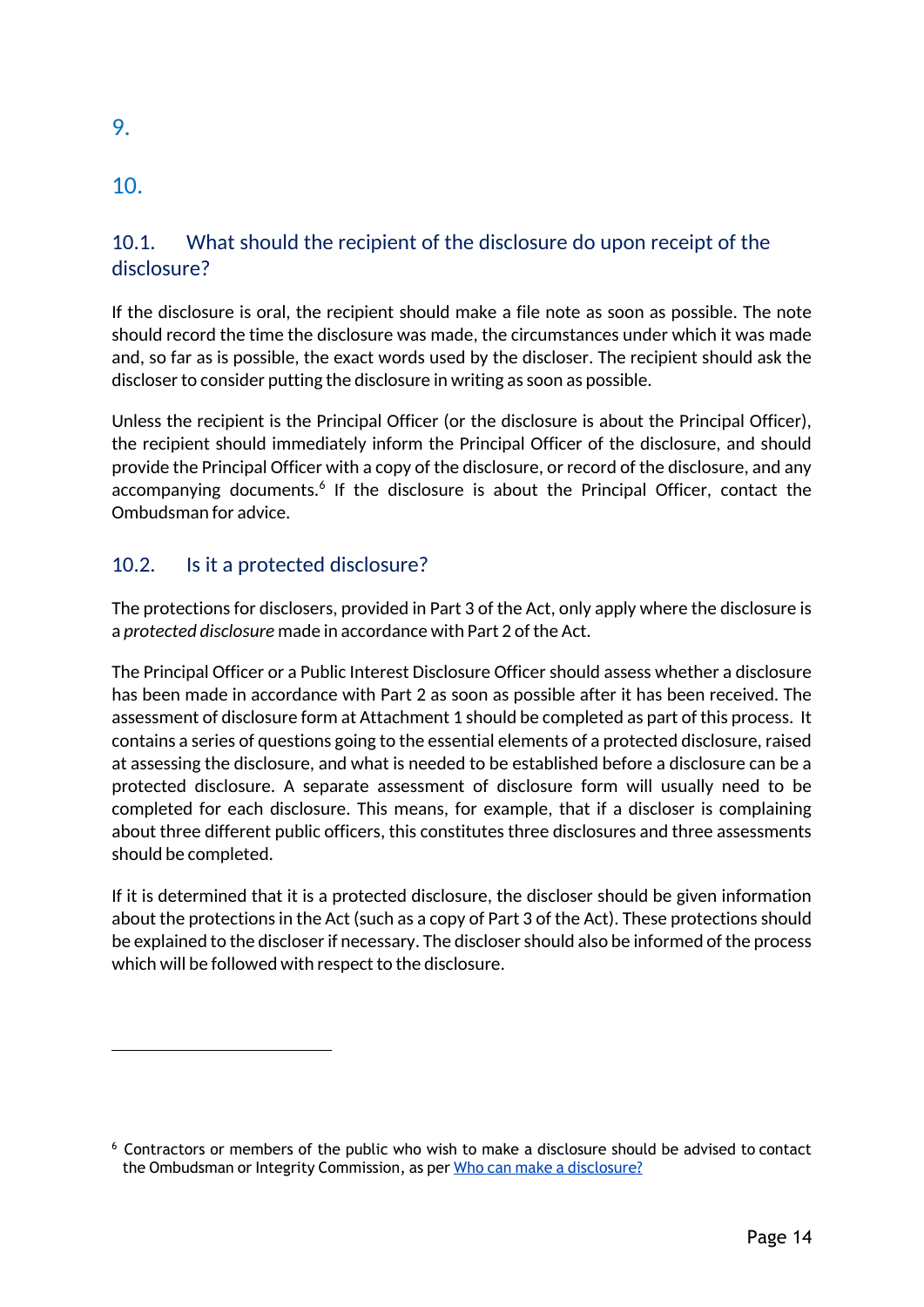The Principal Officer or a Public Interest Disclosure Officer should also immediately appoint a Welfare Manager to protect the interests of the discloser and ensure that the discloser is advised of the name and contact details of that person. A risk assessment should also be completed.

### 10.3. Mixed content disclosures

Many disclosures will also contain personal grievances. When conducting assessments of complaints or grievances the assessor needs to be alert to identifying those aspects that could constitute a protected disclosure.

It is not a requirement that a discloser specify they are making a disclosure, the onus rests on Sorell Council to identify whether or not the Act applies. Consider discussing with the person whether they wish to make a public interest disclosure if it appears their concerns would meet the threshold.

Those matters that can be dealt with under a grievance process and those that are more appropriately dealt with under these procedures should be dealt with separately where possible.

#### 10.4. Risk Assessment

A risk assessment should occur as soon as possible after the disclosure has been assessed as being a protected disclosure under the Act. The risk assessment template at Attachment 2 should be completed by the Principal Officer or Public Interest Disclosure Officer and any appropriate risk mitigation action required be implemented. A single assessment can be made of all relevant risks, or you may prefer to undertake separate assessments of the different risks relating to a particular disclosure, such as the risks to the discloser, the subject of the disclosure, any witnesses, or Sorell Council. The discloser is usually the most able to identify potential reprisal risks, so input should be sought from the discloser and the Welfare Manager in completing the risk assessment. All reasonable steps to reduce risks of reprisal to the discloser should be taken.

### 10.5. Referral of a protected disclosure to the Integrity Commission

Sorell Council may refer a protected disclosure, as distinct from a public interest disclosure, to the Integrity Commission where it considers that the disclosure relates to misconduct as defined in s 4(1) of the *Integrity Commission Act 2009*. Consideration should also be given to:

- whether independent investigation of the subject matter of the disclosure by the Integrity Commission is preferable; and
- the views of the discloser and the Integrity Commission about whether the matter should be referred.

Sorell Council must notify the discloser of the referral under s 29D of the Act within a reasonable time (unless the disclosure was made anonymously).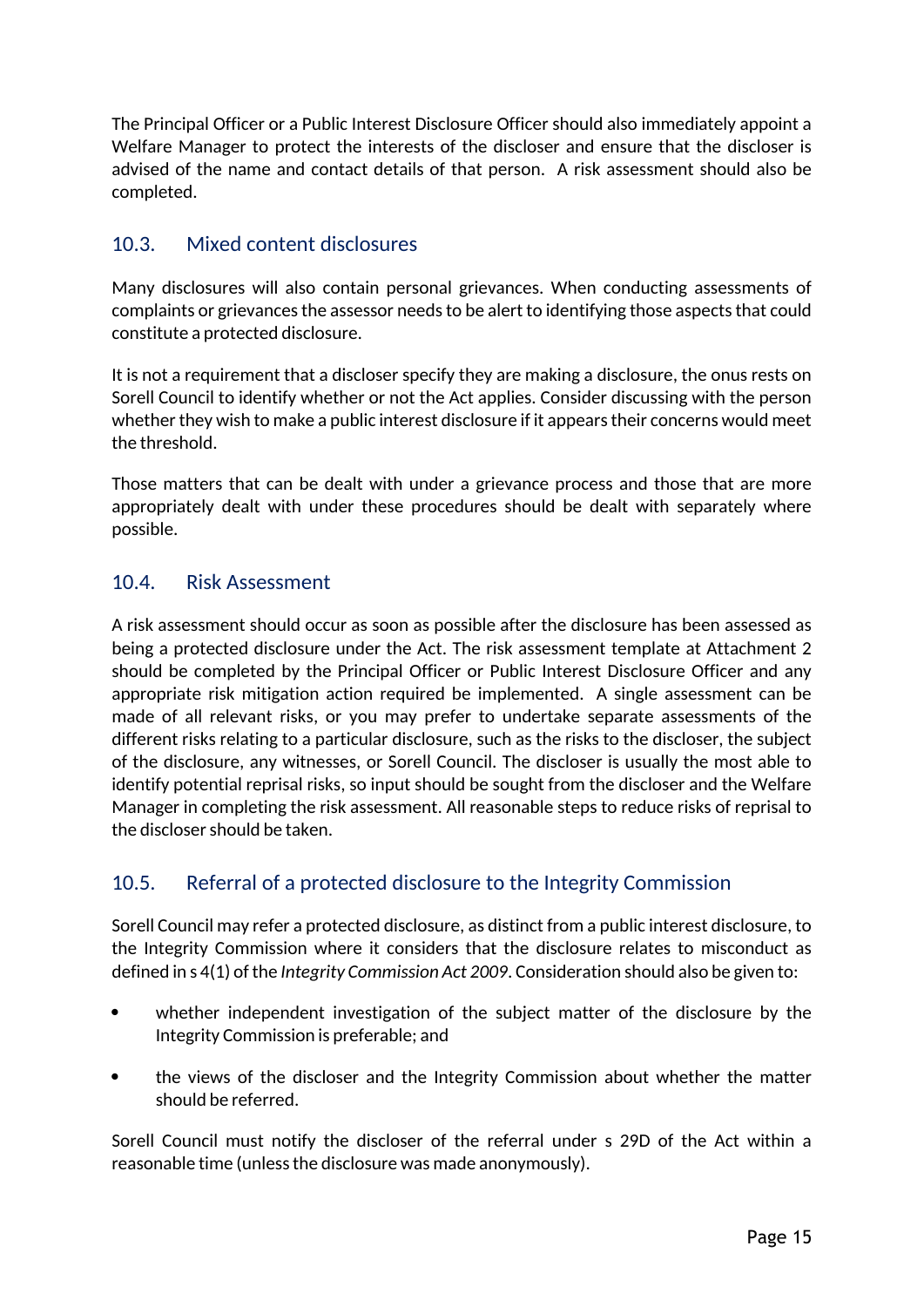The Integrity Commission may deal with the disclosure under its legislation, or it may refer the disclosure to the Ombudsman or a public body, as the case may require, for action in accordance with the Act.

### 10.6. Is the disclosure a public interest disclosure?

Once a disclosure has been assessed as being a protected disclosure, a further determination must be made as to whether or not it is a public interest disclosure. The Principal Officer or Public Interest Disclosure Officer must make this determination under s 33 of the Act within 45 days of the receipt of the disclosure. Use the Assessment of disclosure form at Attachment 1 to ensure you consider all the necessary requirements.

For a disclosure to be a public interest disclosure, the Principal Officer, or their delegated Public Interest Disclosure Officer, must be satisfied that the disclosure shows or tends to show that the public officer to whom the disclosure relates has:

- engaged, is engaging or proposes to engage in improper conduct in their capacity as a public officer, or
- taken, is taking or proposes to take detrimental action in reprisal for the making of the protected disclosure.

A disclosure must be more than a mere allegation without substantiation to meet this threshold. A disclosure must include an indication of the existence of evidence that, if substantiated, would show or tend to show that the alleged improper conduct occurred.

Where the Principal Officer or Public Interest Disclosure Officer determines that the disclosure amounts to a public interest disclosure, they must:

- advise the Principal Officer (if not the person assessing the disclosure);
- notify the Ombudsman within 14 days of the decision using the notification template at Attachment 3;
- notify the person making the disclosure within 14 days of the decision (unless they are anonymous and uncontactable); and
- proceed to investigate the disclosed matter under s 34 of the Act.

If the Principal Officer or Public Interest Disclosure Officer determines that the disclosure is not a public interest disclosure, they must:

- advise the Principal Officer (if not the person assessing the disclosure);
- notify the Ombudsman within 14 days of the decision using the notification template at Attachment 3; and
- notify the person making the disclosure within 14 days of the decision (unless they are anonymous and uncontactable) – see s 35.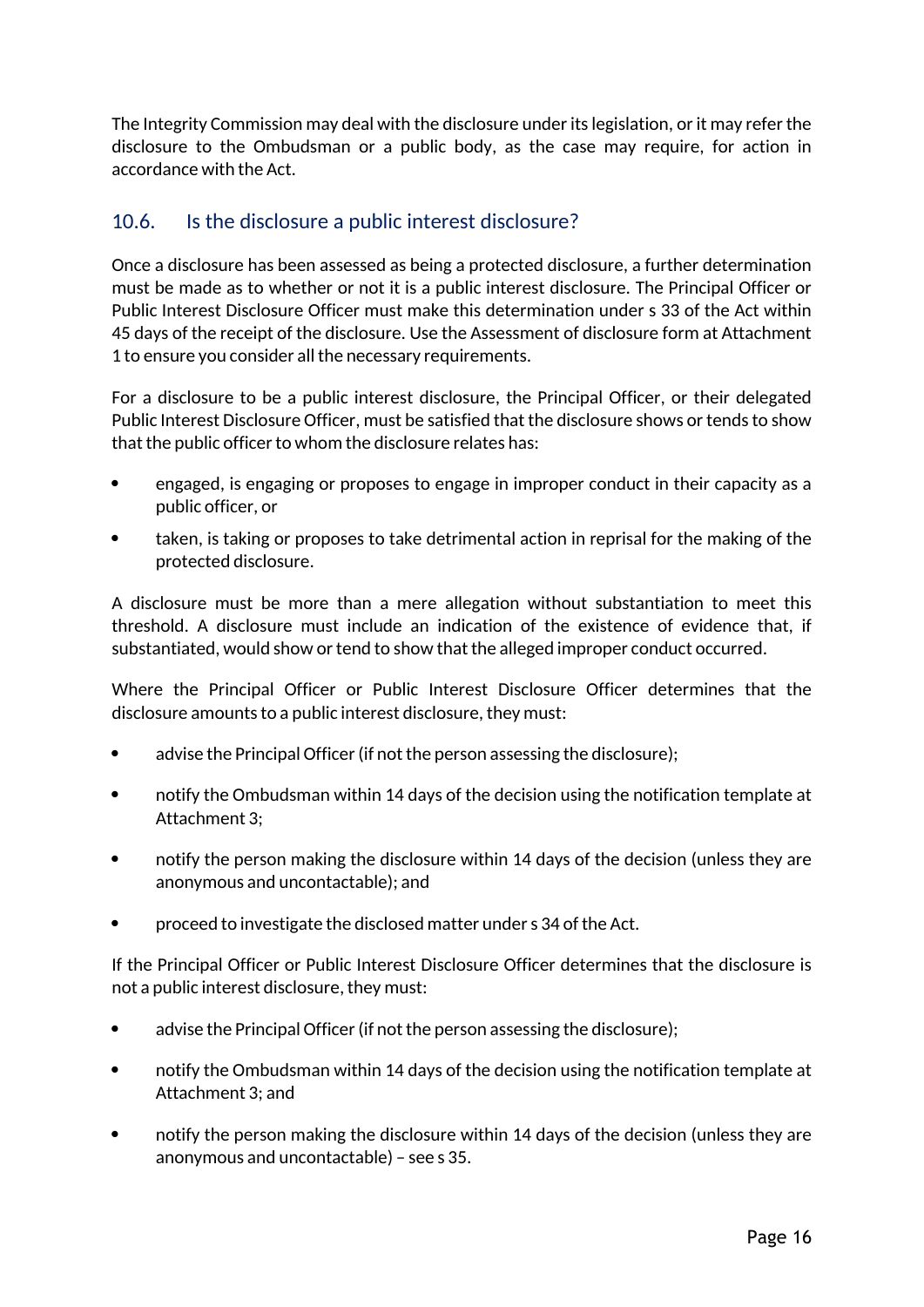The Ombudsman must then review this decision under s 35(2).

If, on review of the matter, the Ombudsman agrees that the disclosure is not a public interest disclosure, it does not need to be dealt with under the Act. The Principal Officer, or the Public Interest Disclosure Officer in consultation with the Principal Officer, will then decide how the disclosure should be dealt with.

If the Ombudsman determines on review that the disclosure is a public interest disclosure, it may be referred back to the public body under s 42 for investigation under the Act or the Ombudsman will deal with the disclosed matter.

## 10.7. Referral of criminal conduct to the Commissioner of Police

It is possible that, before or during the investigation of a public interest disclosure, facts are uncovered that indicate the possibility that a criminal offence might have been committed. If this happens, Sorell Council will not commence, or will suspend, the investigation and will consult with the Ombudsman as to the future conduct of the matter. Under s 41 of the Act, the Ombudsman has the power to refer a public interest disclosure to the Commissioner of Police for investigation.

If the Ombudsman is satisfied that the disclosed matter should be referred to the Commissioner, Sorell Council should consider whether the disclosure should be referred to the Ombudsman under s 68 of the Act.

Early referral of the matter may avoid interference with the evidentiary trail and so should be done at the first possible opportunity. Referral to the Commissioner through the Ombudsman will also avoid any question of a breach of confidentiality under s 23 of the Act. Once a disclosure is referred to the Commissioner through the Ombudsman, the investigation under the Act ceases. There may still be administrative or operational issues which have been identified during the disclosure process or investigation, however, these should be dealt with under other internal processes of Sorell Council. The Principal Officer, or the Public Interest Disclosure Officer acting in consultation with the Principal Officer, will decide how the matter should be dealt with.

## 11. Protection

11.

## 11.1. When does protection commence?

Where Sorell Council receives a disclosure which complies with the requirements of Part 2 of the Act, the disclosure immediately attracts the protections set out in Part 3 of the Act. This is so whether or not the disclosure is factually correct (although one of the requirements of Part 2 is that the discloser genuinely believes that the alleged improper conduct or detrimental action in fact occurred).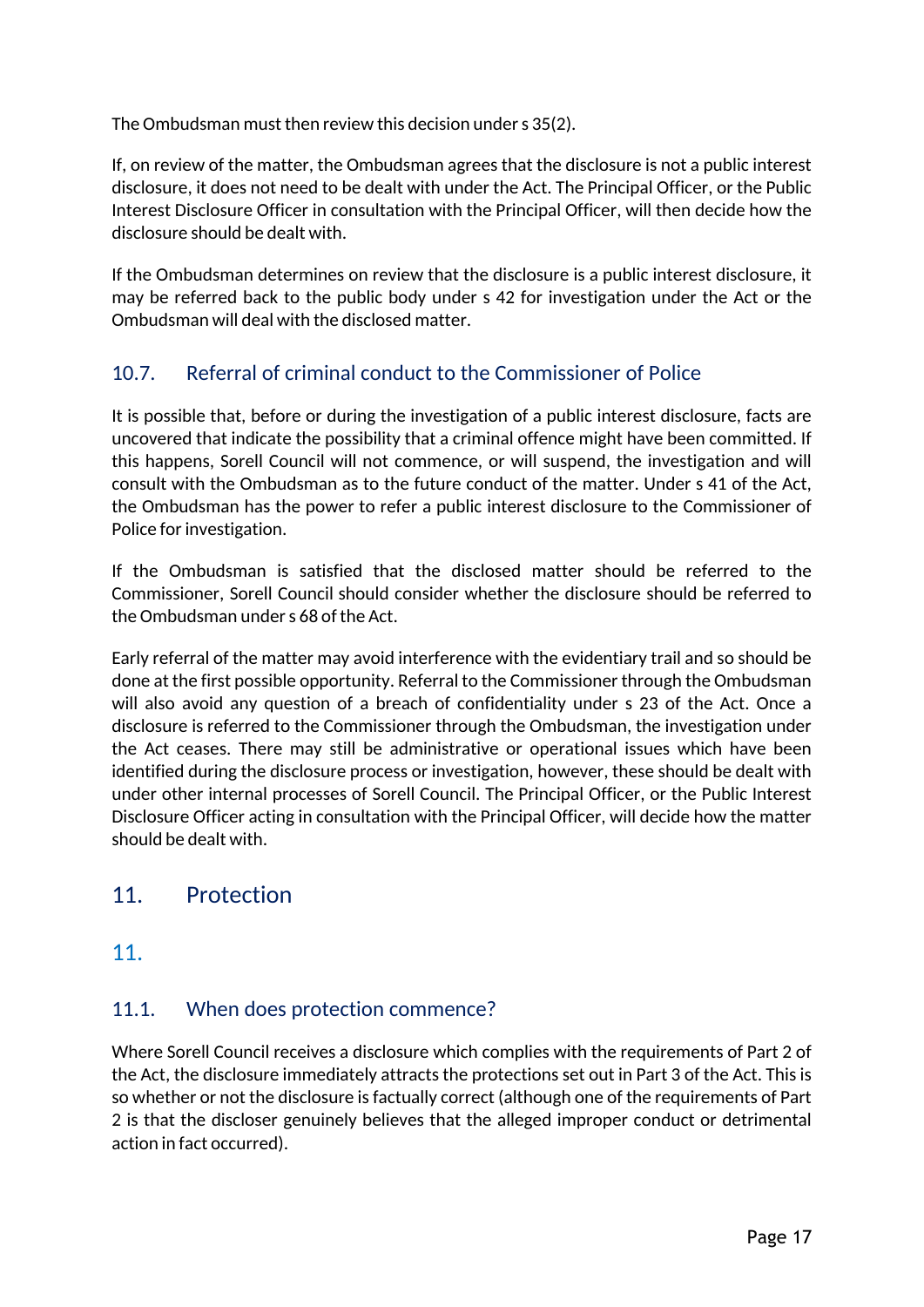The protection can also extend to a person who intends to make a disclosure - see s19 of the Act.

### 11.2. What protection does the Act provide?

Part 3 of the Act gives various types of protection to a person who makes a protected disclosure. Below is a summary of some elements of Part 3.

A person who makes a protected disclosure:

- is not subject to any civil or criminal liability, or to any liability arising by way of administrative process, for making the protected disclosure (s 16);
- does not by doing so commit an offence under a provision of any other Act that imposes a duty to maintain confidentiality, or which imposes any other restriction on the disclosure of information (s 17(1)(a)); and
- does not by doing so breach an obligation by way of oath, or rule of law or practice, or under an agreement, which requires the discloser to maintain confidentiality or otherwise restricts the disclosure of information (s 17(1)(b)).

If a disclosure is not made to the correct entity, the protections may not apply. For example, a discloser will not be protected if otherwise confidential information is disclosed to the media.

Part 3 also contains various provisions which are intended to protect a discloser from detrimental action by way of reprisal for a protected disclosure. These are:

- section 19, which makes it an offence to take such detrimental action;
- section 20, which creates a liability to pay damages for such detrimental action; and
- section 21, which gives a person who believes that detrimental action has been taken against them the right to apply to the Supreme Court for an order requiring the person who has taken the detrimental action to remedy that action, or for an injunction.

## 12. Investigation

### 12.

#### 12.1. Introduction

Any disclosure Sorell Council determines to be a public interest disclosure under s 33 must be investigated under the Act, unless there is a good reason not to do so pursuant to s 64.

Sorell Council must investigate every disclosure referred to it for investigation by the Ombudsman under s 63(b).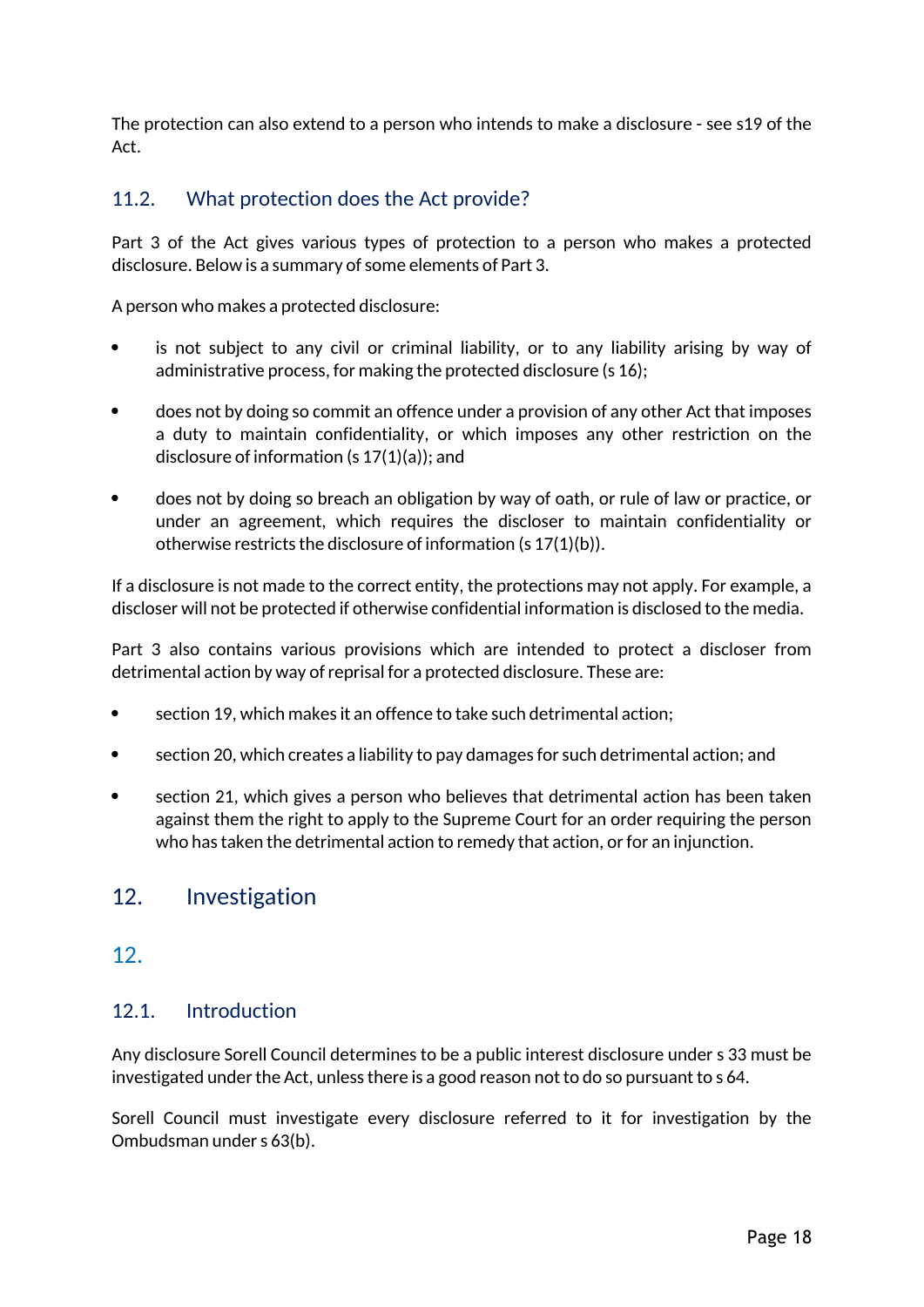The Principal Officer will appoint an investigator to carry out the investigation. The investigator may be a person from within an organisation or a consultant engaged for the purpose.

The objectives of an investigation are to:

- collate information relating to the allegation as quickly as possible, which may involve taking steps to protect or preserve documents, materials and equipment;
- consider the information collected and to draw conclusions objectively and impartially; and
- maintain procedural fairness in the treatment of witnesses and generally to all parties involved in the disclosure.

### 12.2. Matters that do not have to be investigated

Before starting an investigation, the Principal Officer or Public Interest Disclosure Officer must first consider whether the disclosed matter needs to be investigated. Section 64 specifies certain circumstances under which a public body may legitimately decide not to investigate. Use the disclosure assessment template at Attachment 1 to assist in assessing whether any of the grounds in s64 apply.

Any decision not to proceed with an investigation on a ground specified in s 64 must be made by the Principal Officer.

If it is decided that the disclosed matter is not to be investigated, written notice must be given within 14 days of this decision to both the Ombudsman and (except in the case of an uncontactable anonymous discloser) the person who made the disclosure. Reasons for the decision must accompany the notice. Use the notification template at Attachment 3 to provide notice to the Ombudsman.

The Ombudsman will review the decision. If the Ombudsman agrees that the disclosure should not be investigated, the matter does not need to be dealt with under the Act. Importantly, the discloser still retains the protections. The Principal Officer, or the Public Interest Disclosure Officer in consultation with the Principal Officer, will decide how the matter should be dealt with.

If the Ombudsman determines that the disclosure should be investigated, they will advise the Principal Officer.

Section 64 may be reconsidered at a later time during the investigation.

#### 12.3. Appointment of investigator and framing of terms of reference

The Principal Officer – not a Public Interest Disclosure Officer - will determine who is to carry out the investigation.

The investigator will be given formal terms of reference, signed by the Principal Officer.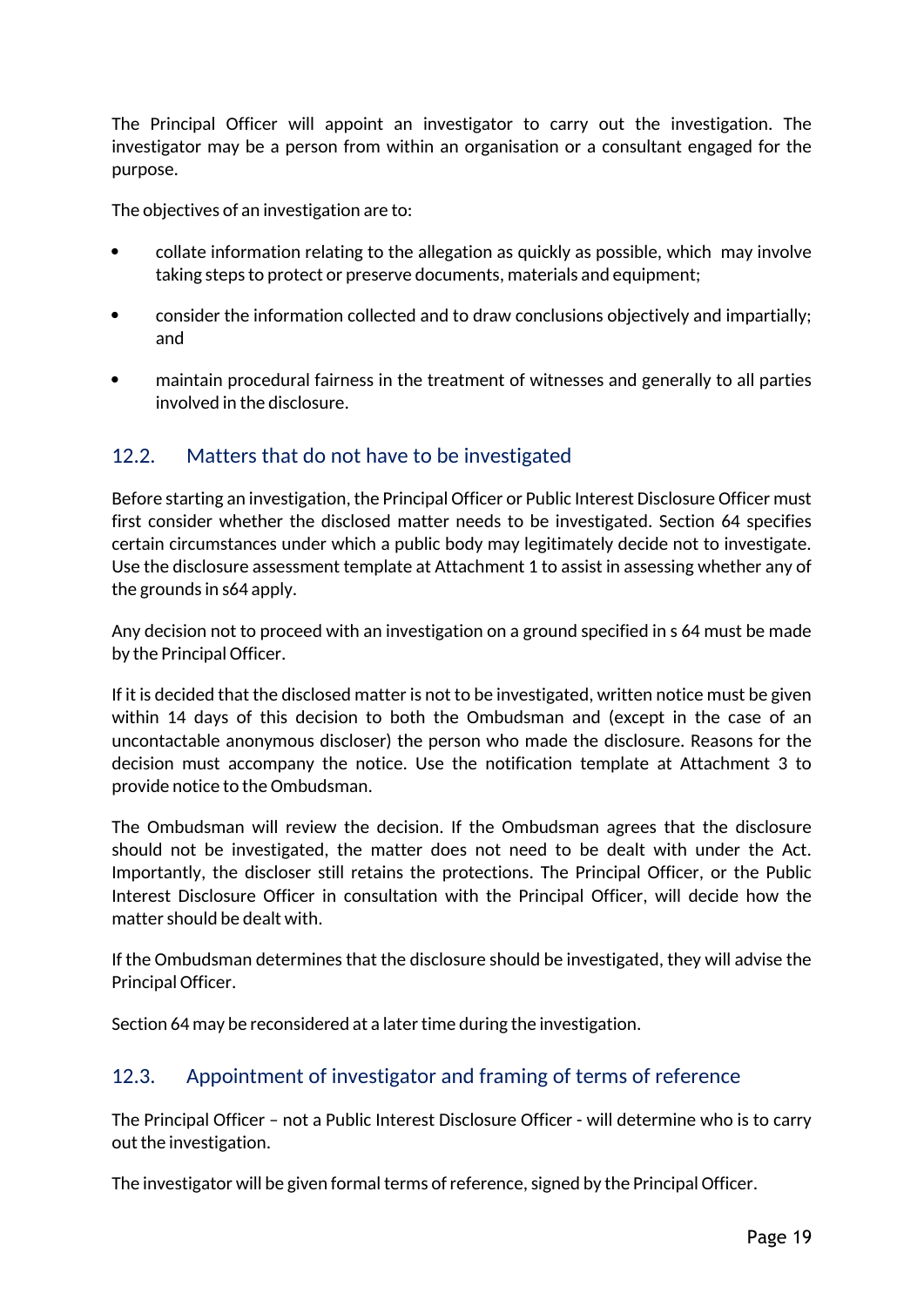The terms of reference will specify:

- the matters to be investigated;
- the date by which the investigation is to be concluded;
- the requirement for regular reports to be made to the Principal Officer, including details of compliance with any measures identified in the risk assessment; and
- the resources available to the investigator for the purposes of the investigation.

The completion date should be as soon as practicable but, in any event, not more than six months from the date of the determination that the disclosure is a public interest disclosure under s 77A(1). If at any stage before or during the investigation it appears that the investigation cannot be completed within six months, Sorell Council may apply to the Ombudsman for an extension of up to a further six months.

### 12.4. Investigation plan

The investigator should prepare an investigation plan for approval by the Principal Officer. The plan should list the issues which are to be investigated and describe the steps which the investigator intends to take when investigating each of those issues. The risk assessment should be considered as part of the investigation planning and appropriate steps taken to reduce identified risks during the investigation.

The plan should be updated as necessary during the course of the investigation.

### 12.5. Procedural fairness

The principles of procedural fairness must be carefully observed in the course of the investigation, with respect to all parties involved. These principles are referred to as natural justice in the Act.

The principles are a set of procedural standards which need to be met in order to satisfy a person's right to a fair hearing. If natural justice is not provided, the investigation findings may be questionable and could be challenged.

Sorell Council will comply with the following requirements in ensuring that procedural fairness is accorded to all parties involved.

No one is to be involved in the investigation:

- who is known to be biased against any person who is potentially subject to an adverse finding;
- who is known to hold any biases which are relevant to the subject matter of the investigation; or
- **•** against whom there are reasonable grounds for apprehending or suspecting bias.<sup>7</sup>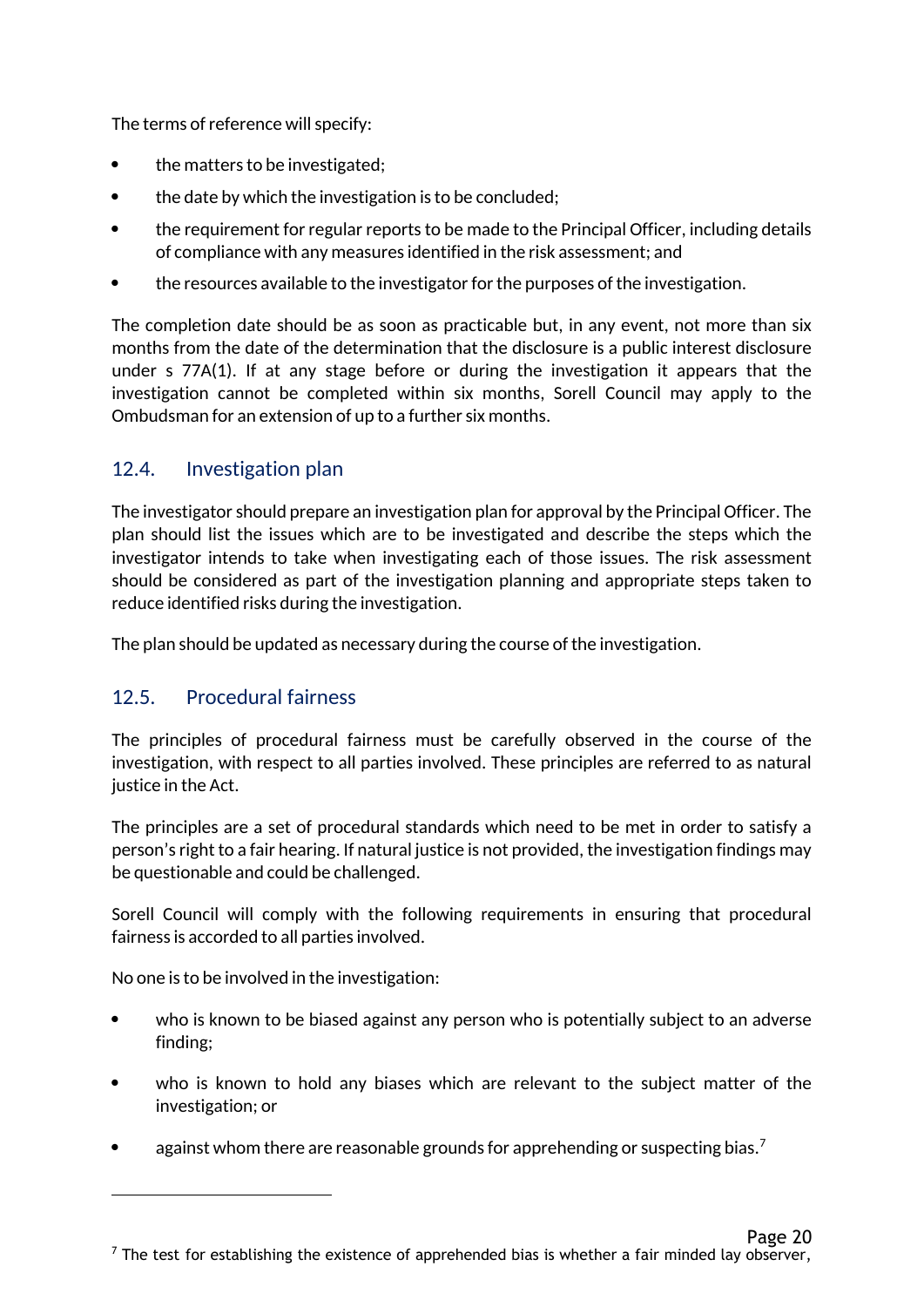If the investigator is aware of any reason why they may be susceptible to an allegation of bias on the basis of these principles, they should immediately inform the Principal Officer. It is best to err on the side of caution and to consider an external investigator if there might be a perception of bias over the investigation.

Any person who is potentially subject to an adverse finding or comment must be told of:

- the allegations made against them, or which have arisen against them as a result of the investigation;
- all of the information which is adverse to their interests and which is, on an objective basis, credible, relevant and significant to the investigation; and
- the proposed adverse findings, and their possible consequences.

This must be done before any final conclusions are formed by the investigator. The person subject to the potential adverse finding must be given a reasonable time to respond.

Despite the above, there is no requirement to inform the person who is subject to the disclosure as soon as it is received, or as soon as the investigation has commenced.

The final investigation report should be drafted in a way that demonstrates that procedural fairness has been afforded. For instance, it should record and deal with all submissions and evidence which a person has put in their defence.

#### 12.6. Conduct of the investigation

The Integrity Commission's Guide to Managing Misconduct in the Tasmanian Public Sector $^8$  is a useful guide on the conduct of a public interest disclosure investigation.

The investigator should make contemporaneous notes of all discussions and phone calls, and audio recordings of significant interviews with witnesses should be made where possible.

All information gathered in the course of the investigation must be securely stored.

Interviews should be conducted in private, and the investigator should take all reasonable steps to protect the identity of the discloser. The name of the discloser or any particulars which might identify that person must not be revealed unless necessary, and then only with the discloser's knowledge.

taking into account all relevant circumstances, might reasonably apprehend that the decisionmaker might not bring an impartial mind to the resolution of the questions that they are required to decide.

<sup>8</sup> Accessible at https://www.integrity.tas.gov.au/publications/prevention-resources/guides.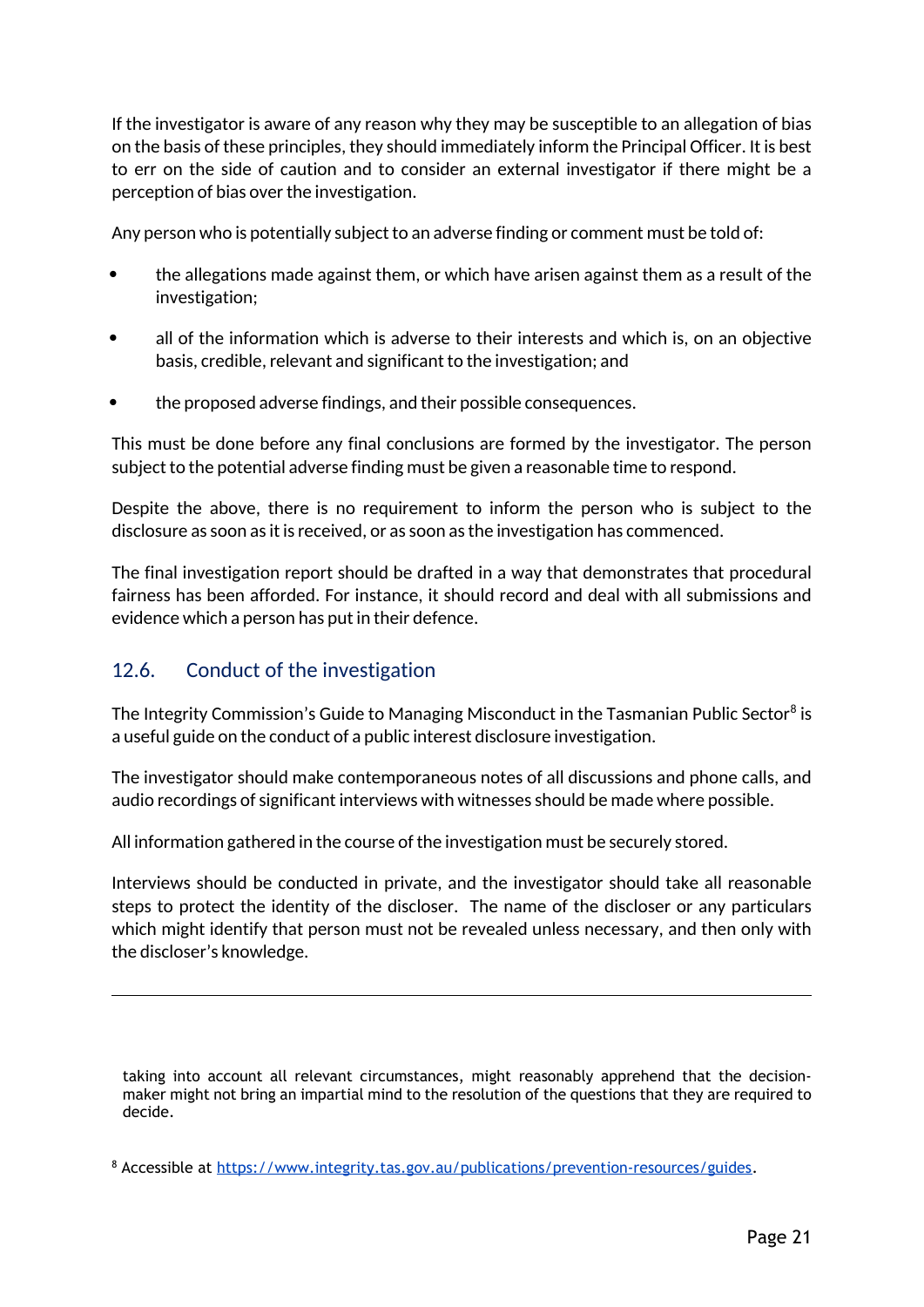## 12.7. Referral of an investigation to the Ombudsman

Under s 68 of the Act, a public body may refer the investigation of a public interest disclosure to the Ombudsman where the public body considers that its own investigation is being obstructed or that it is otherwise not within the capacity of the public body to complete the investigation. An investigation can also be referred to the Ombudsman if evidence of possible criminal conduct is found, to enable the Ombudsman to refer the matter to Tasmania Police for investigation (see Referral of criminal conduct to the Commissioner of Police above for more detail).

Any decision as to whether the investigation should be referred to the Ombudsman will be made by the Principal Officer.

### 12.8. Provision of information about the investigation

The Principal Officer or the Public Interest Disclosure Officer must ensure that the discloser is kept regularly informed concerning the handling of their protected disclosure and any investigation.

Section 74 of the Act requires a public body, at the request of the Ombudsman or the person who made the disclosure, to give the Ombudsman or that person reasonable information about the investigation. The information must be given within 28 days of the request.

As provided by s 74(3), however, such information does not have to be given to the discloser if:

- it has already been given to the person; or
- the giving of the information would endanger the safety of another or may prejudice the conduct of the investigation.

## 13. Action taken after an investigation

### 13.

#### 13.1. Investigator's final report

At the conclusion of the investigation, the investigator must submit a written report of their findings to the Principal Officer. The report should contain:

- the allegation/s;
- a description of the manner in which the investigation was conducted, with sufficient detail to demonstrate that natural justice was observed;
- an account of all relevant information received;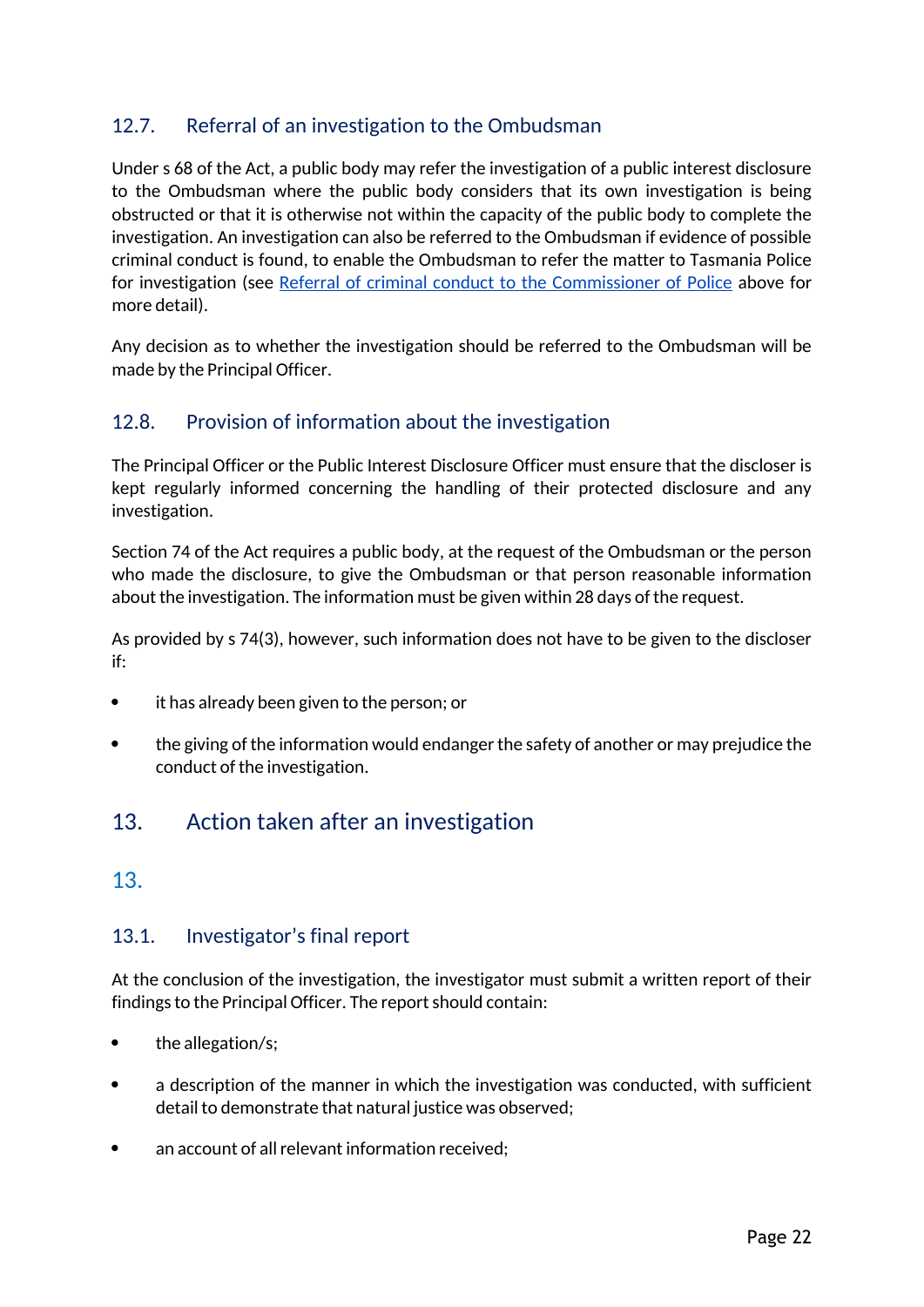- details of the evidence and submissions supplied by any person against whom an adverse finding is made, and the evaluation of that material by the investigator; and
- the findings made and conclusions reached, and the basis for them.

Note in particular that the report should not include any comment adverse to any person unless that person has been given an opportunity to be heard on the matter and their defence is fairly set out in the report. A public body must take action, under s 75 of the Act, to redress any improper conduct found and try to prevent its recurrence. Accordingly, if the investigator has found that the alleged improper conduct has occurred, the investigator may wish to include recommendations as to:

- any steps that need to be taken by the Sorell Council to prevent the conduct from continuing or occurring in the future; and
- any action that should be taken by the Sorell Council to remedy any harm or loss arising from that conduct.

The steps to be taken may include bringing disciplinary proceedings against the person responsible for the conduct or referring the matter to an appropriate authority for further consideration. For example, if the investigation has revealed conduct that may constitute an unreported criminal offence, consideration should be given to whether the matter should be referred to Tasmania Police.

The internal investigation report must be accompanied by:

- the transcript or other record of any oral evidence taken, including audio or video recordings; and
- all documents, statements or other exhibits received by the investigator and accepted as evidence during the course of the investigation.

### 13.2. Action to be taken

If the investigation makes a finding that a public officer has engaged, is engaging or proposes to engage in improper conduct, Sorell Council must, in accordance with s75, take all reasonable steps to prevent the conduct from continuing or occurring in the future and may take action to remedy any loss or harm arising from the conduct. The Principal Officer should take into consideration any recommendations in the investigator's report, but can take different or broader action if appropriate.

The Principal Officer will provide a written report to Sorell Council and the Ombudsman, setting out the findings of the investigation and any remedial steps taken. The report must not disclose particulars likely to lead to the identification of the discloser. The Ombudsman will also be provided with the full internal investigation report and accompanying evidence. See the notification template at Attachment 3.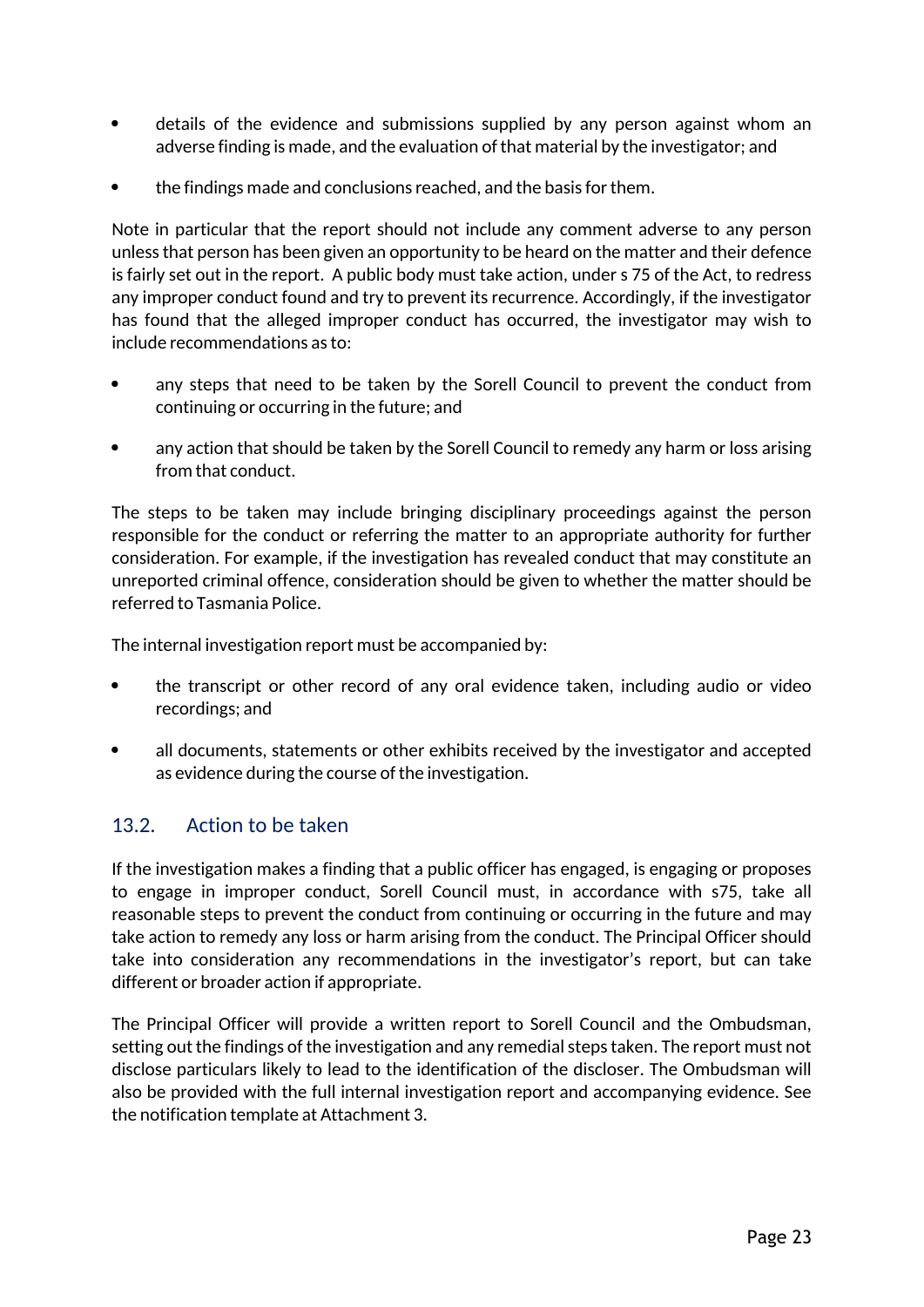As required by s 77 of the Act, the Principal Officer will also inform the discloser of the findings of the investigation, and of any steps taken under s 75 as a result of those findings having been made.

Where the investigation concludes that the disclosed conduct did not occur, the Principal Officer will report that finding to the Ombudsman, in accordance with the notification template at Attachment 3, and to the discloser.

## 14. Managing the welfare of the discloser

### 14.

#### 14.1. Support for the discloser

The Principal Officer or the Public Interest Disclosure Officer must appoint a Welfare Manager to support all persons who have made a protected disclosure. This must occur within five working days of the protected disclosure being received.

The Welfare Manager must contact the discloser as soon as possible and not more than five working days after being appointed.

A discloser who believes that they are being subjected to detrimental action in reprisal for having made the disclosure should report it to the Principal Officer or a Public Interest Disclosure Officer, as this can be a potential further protected disclosure. If they believe that the reprisal is not being effectively dealt with by Sorell Council, they may report the matter to the Ombudsman.

### 14.2. Keeping the discloser informed

The Principal Officer or the Public Interest Disclosure Officer must ensure that the discloser is kept informed of action taken in relation to their disclosure, and the time frames that apply. The discloser must be informed of the objectives of any investigation that takes place, the findings of the investigation, and the steps taken by Sorell Council to address any improper conduct that has been found to have occurred. The discloser must be given reasons for all decisions made by Sorell Council in relation to a disclosure. All communication with the discloser must be in plain English.

#### 14.3. Occurrence of detrimental action

If a discloser reports an incident of detrimental action allegedly taken in reprisal for the making of a disclosure, the Welfare Manager should:

- record details of the incident;
- advise the discloser of their rights under the Act; and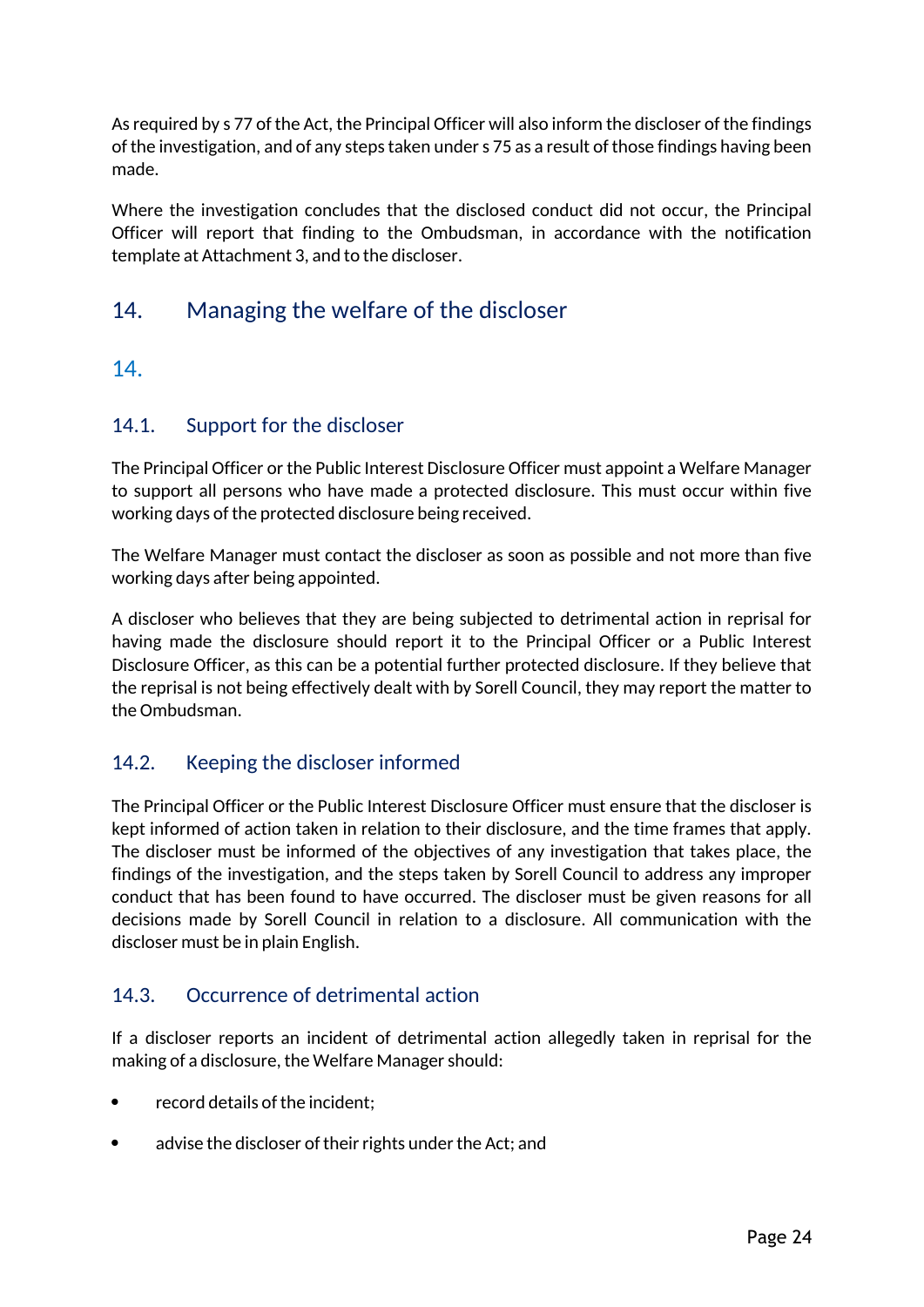assist the discloser to advise a Public Interest Disclosure Officer or the Principal Officer of the detrimental action.

The taking of detrimental action in reprisal for the making of a disclosure can be an offence under the Act as well as grounds for making a further disclosure. Where such detrimental action is reported, the Public Interest Disclosure Officer or the Principal Officer will assess the report as a new disclosure under the Act, and it will be dealt with accordingly.

### 14.4. Discloser implicated in improper conduct

Where a person who makes a disclosure is implicated in improper conduct, Sorell Council will handle the disclosure and protect the discloser from reprisals in accordance with the Act, the Ombudsman's guidelines and these procedures. At the same time Sorell Council acknowledges that the act of disclosing should not shield disclosers from the reasonable consequences flowing from any involvement in improper conduct. Section 18 of the Act specifically provides that a person's liability for their own conduct is not affected by the person's disclosure of that conduct under the Act. In some circumstances, however, an admission may be a mitigating factor when considering disciplinary or other action.

The Principal Officer will make the final decision as to whether disciplinary or other action will be taken against a discloser. Where disciplinary or other action relates to conduct that is the subject of the person's disclosure, the disciplinary or other action will only be taken after the disclosed matter has been appropriately dealt with.

In all cases where disciplinary or other action is being contemplated, the Principal Officer must be satisfied that it has been clearly demonstrated that:

- the intention to proceed with disciplinary action is not because of the making of the disclosure (as opposed to the content of the disclosure or other available information);
- there are good and sufficient grounds that would fully justify action against any nondiscloser in the same circumstances; and
- there are good and sufficient grounds that justify exercising any discretion to institute disciplinary or other action.

The Public Interest Disclosure Officer or Principal Officer will thoroughly document the process, including recording the reasons why the disciplinary or other action is being taken, and the reasons why the action is not in retribution for the making of the disclosure. The Public Interest Disclosure Officer or Principal Officer will clearly advise the discloser of the proposed action to be taken, and of any mitigating factors that have been taken into account. They should advise the discloser that they can raise any concerns about the action taken being a potential reprisal with the Ombudsman.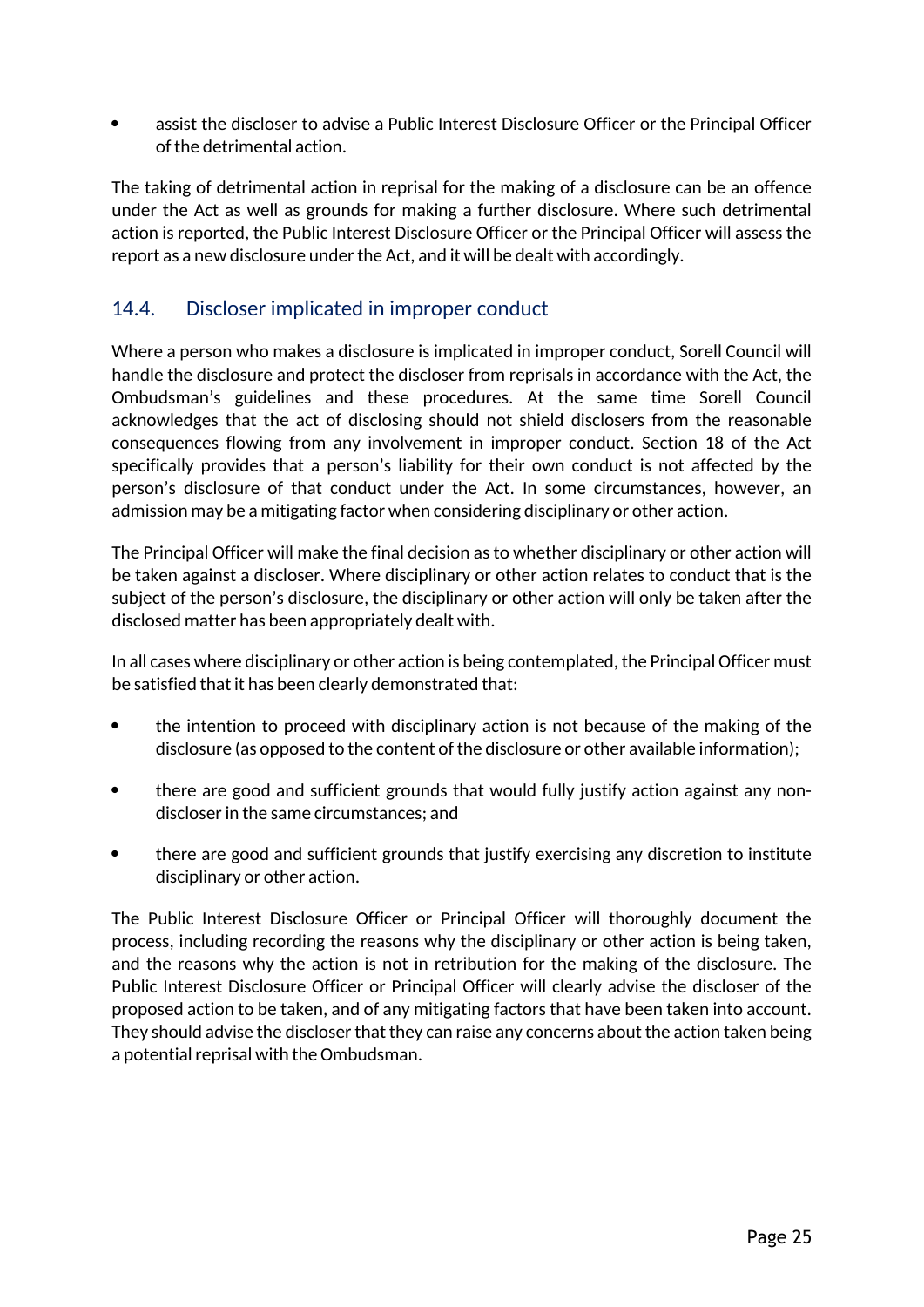## 15. Management of the person against whom a disclosure has been made

Sorell Council recognises that employees against whom disclosures are made must also be supported during the handling and investigation of disclosures. When a person who is the subject of the disclosure is made aware of the allegations or of an investigation, they should be provided with an appropriate contact person to whom to direct queries. Information about employee assistance programs or other supports should also be provided, if appropriate.

Sorell Council will take all reasonable steps to ensure the confidentiality of the person who is the subject of the disclosure during the assessment and investigation process. Where an investigation does not substantiate a disclosure, the fact that the investigation has been carried out, the results of the investigation, and the identity of the person who is the subject of the disclosure will remain confidential.

The Public Interest Disclosure Officer or Principal Officer will ensure that the person who is the subject of any disclosure investigated by or on behalf of Sorell Council is afforded procedural fairness in accordance with these procedures.

Where the allegations in a disclosure have been investigated, and the person who is the subject of the disclosure is aware of the allegations or of the investigation, the Public Interest Disclosure Officer or Principal Officer will formally advise the person who is the subject of the disclosure of the outcome of the investigation.

Sorell Council will give its full support to a person who is the subject of a disclosure where the allegations contained in a disclosure are clearly wrong or unsubstantiated. If the matter has been publicly disclosed, the Principal Officer of Sorell Council will consider any request by that person to issue a statement of support setting out that the allegations were wrong or unsubstantiated.

## 16. Approval and review of these procedures

These procedures were approved by the Ombudsman under s 60(3) of the Act on 09 March 2022.

The procedures will be submitted to the Ombudsman for review at least once every three years to ensure they meet the objectives of the Act and accord with the Guidelines and Standards published by the Ombudsman under s 38(1)(c).

The date by which the procedures must be submitted to the Ombudsman for review is 09 March 2024.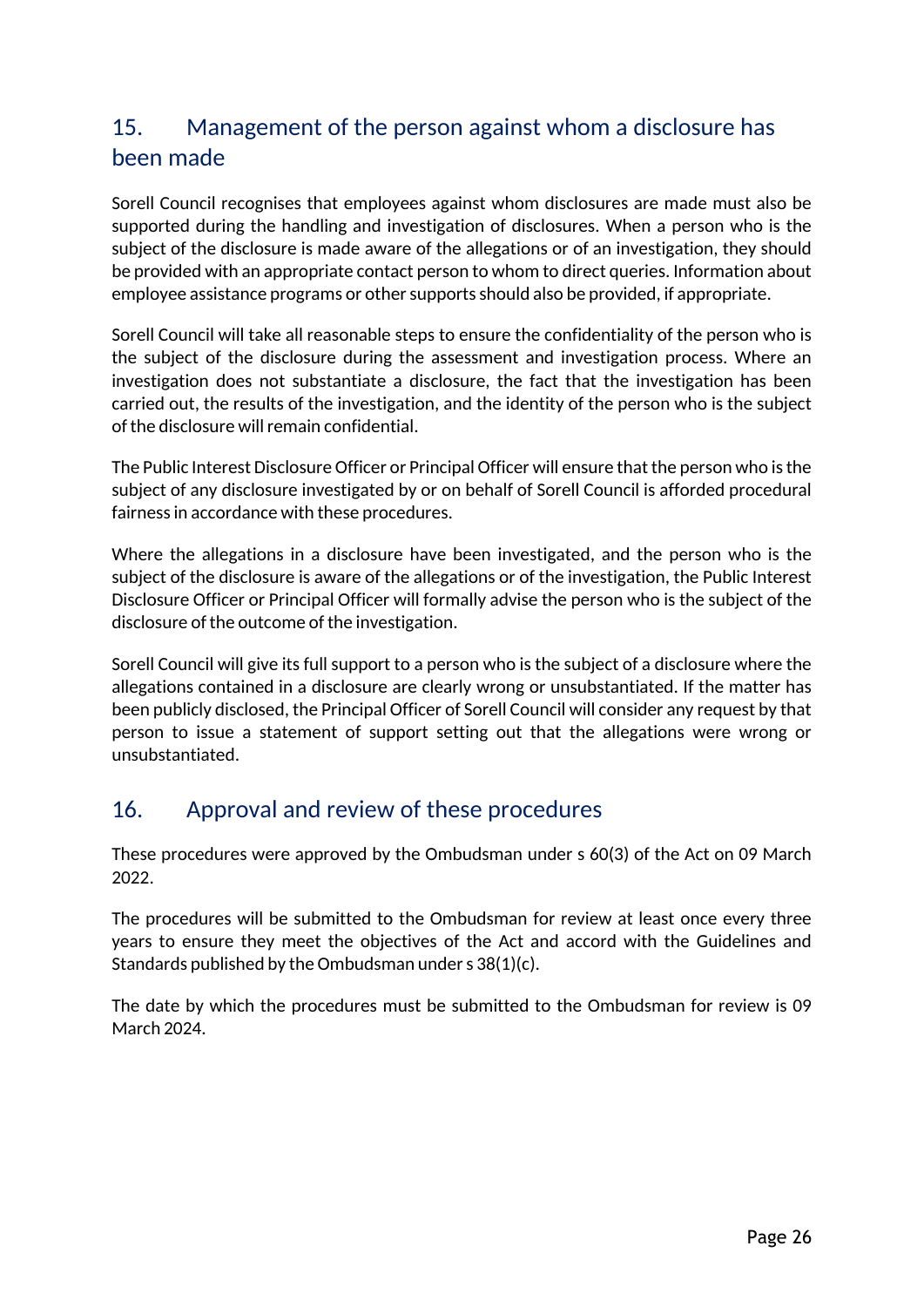## Assessment of disclosure form (Attachment 1)

*Public Interest Disclosures Act 2002*

**Date of assessment:** 

**Name of assessing officer:**

#### **Summary of disclosure:**

Include details of how the disclosure was received, the subject of the disclosure and details of the allegations.

An assessment of disclosure form will usually need to be completed for each disclosure. This means, for example, that if a discloser is complaining about three different public officers, this constitutes three disclosures and three assessments may be required.

### Part 1: Is the disclosure a protected disclosure?

#### **Question 1: Is the discloser a public officer?**

*The discloser needs to be a current public officer. See s4(2) and s4(4) of the Act for the definition of a public officer. If the discloser is anonymous, it is enough to be satisfied that the discloser is a public officer.*

*If the discloser is a contractor, member of the public or no longer a public officer at the time the disclosure is made, refer them to the Ombudsman or Integrity Commission.*

Yes No

Please provide details if relevant:

#### **Question 2: Is the disclosure about a public officer?**

*A disclosure can be made even if the discloser cannot identity the public officer – see s9 of the Act. If a disclosure is about the principal officer or the public body itself, refer the discloser to the Ombudsman or Integrity Commission.*

Yes No

#### **Question 3: Has the disclosure been made to the right person or body?**

*See s7 of the Act and reg 8 of the Public Interest Disclosures Regulations 2013.*

Yes No

Please provide details:

#### **Question 4: Does the discloser believe that a public officer has, is or proposes to engage in improper conduct?**

Yes No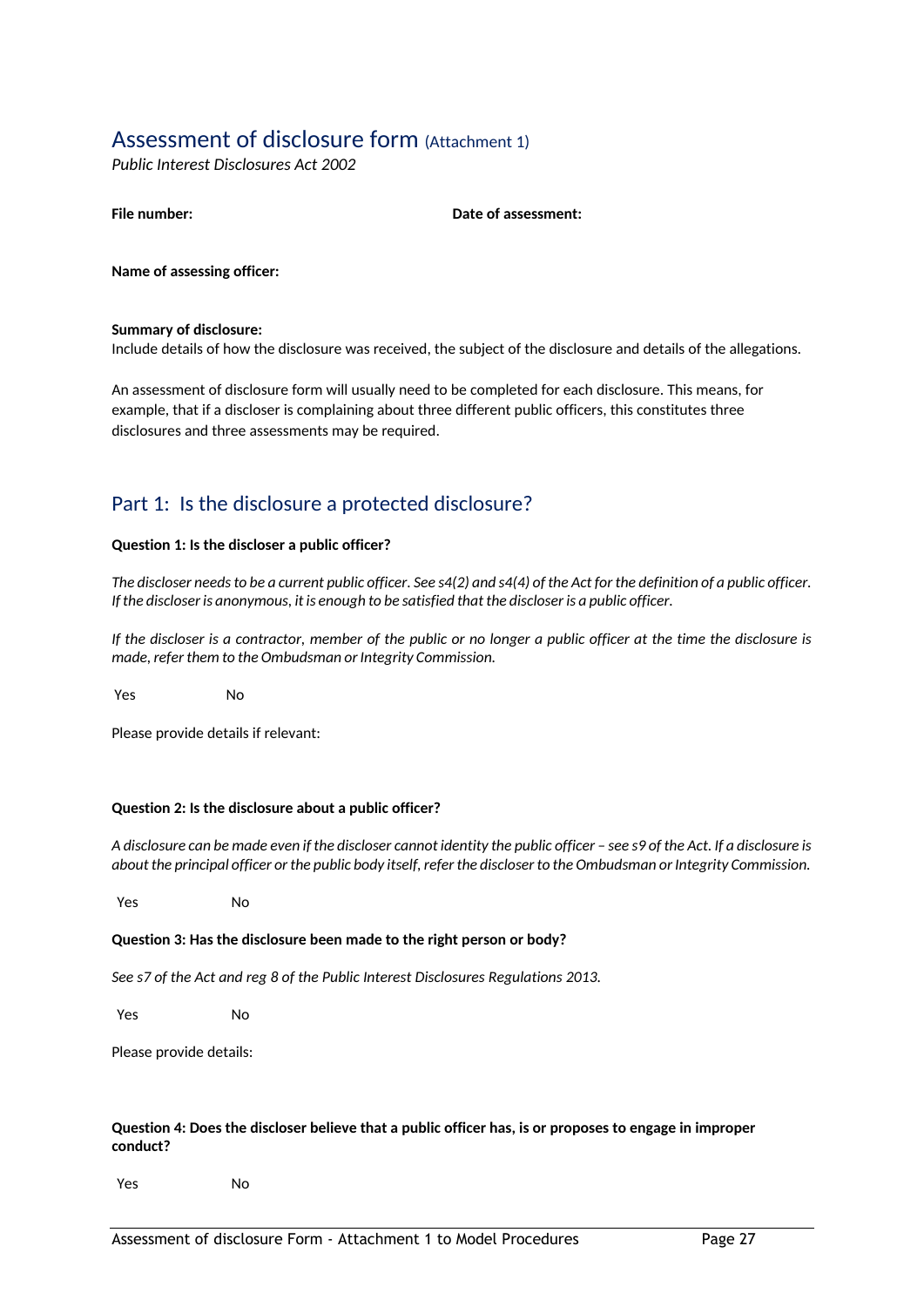If no, provide details:

#### **Question 5: Does the disclosure relate to improper conduct?**

Is the disclosure about conduct that could objectively fall within one of the categories of improper conduct, i.e:

- conduct that constitutes an illegal or unlawful activity; or
- corrupt conduct; or
- conduct that constitutes maladministration; or
- conduct that constitutes professional misconduct; or
- conduct that constitutes a waste of public resources; or
- conduct that constitutes a danger to public health or safety or to both public health and safety; or
- conduct that constitutes a danger to the environment; or
- misconduct, including breaches of applicable codes of conduct; or
- conduct that constitutes detrimental action against a person who makes a public interest disclosure under this Act –

that is serious or significant as determined in accordance with guidelines issued by the Ombudsman?

*For example, a discloser may believe that taking a non-confidential work file home is serious or significant improper conduct but it may not objectively fall within that definition.*

Yes No

Please provide details:

#### **Question 6: Does the disclosure concern conduct that occurred on or after 1 January 2001?**

*This is the only time limitation that is relevant when assessing if a disclosure is a protected disclosure. Delays in making a disclosure any time on or after 1 January 2001 can be relevant when deciding whether to investigate a public interest disclosure under s64 of the Act.*

Yes No

#### Assessment of Answers to Part 1 Questions

If **ALL** the answers to the above are yes, the disclosure is a protected disclosure.

The discloser should be notified as soon as possible, if the disclosure is a protected disclosure and the assessment of whether it is a public interest disclosure has not been undertaken simultaneously.

If **ANY** of the answers to the above are no, the disclosure is not protected and the Act does not apply. Refer the discloser to the appropriate body and/or handle the matter under complaint or grievance policies.

In either case, the discloser should be given reasons in writing. A copy of the assessment should be given to the Principal Officer without delay, where the person who carried out the assessment is not the Principal Officer.

### Part 2: Should the protected disclosure be referred to the Integrity Commission?

Does the disclosure relate to misconduct, as defined in the *Integrity Commission Act 2009*?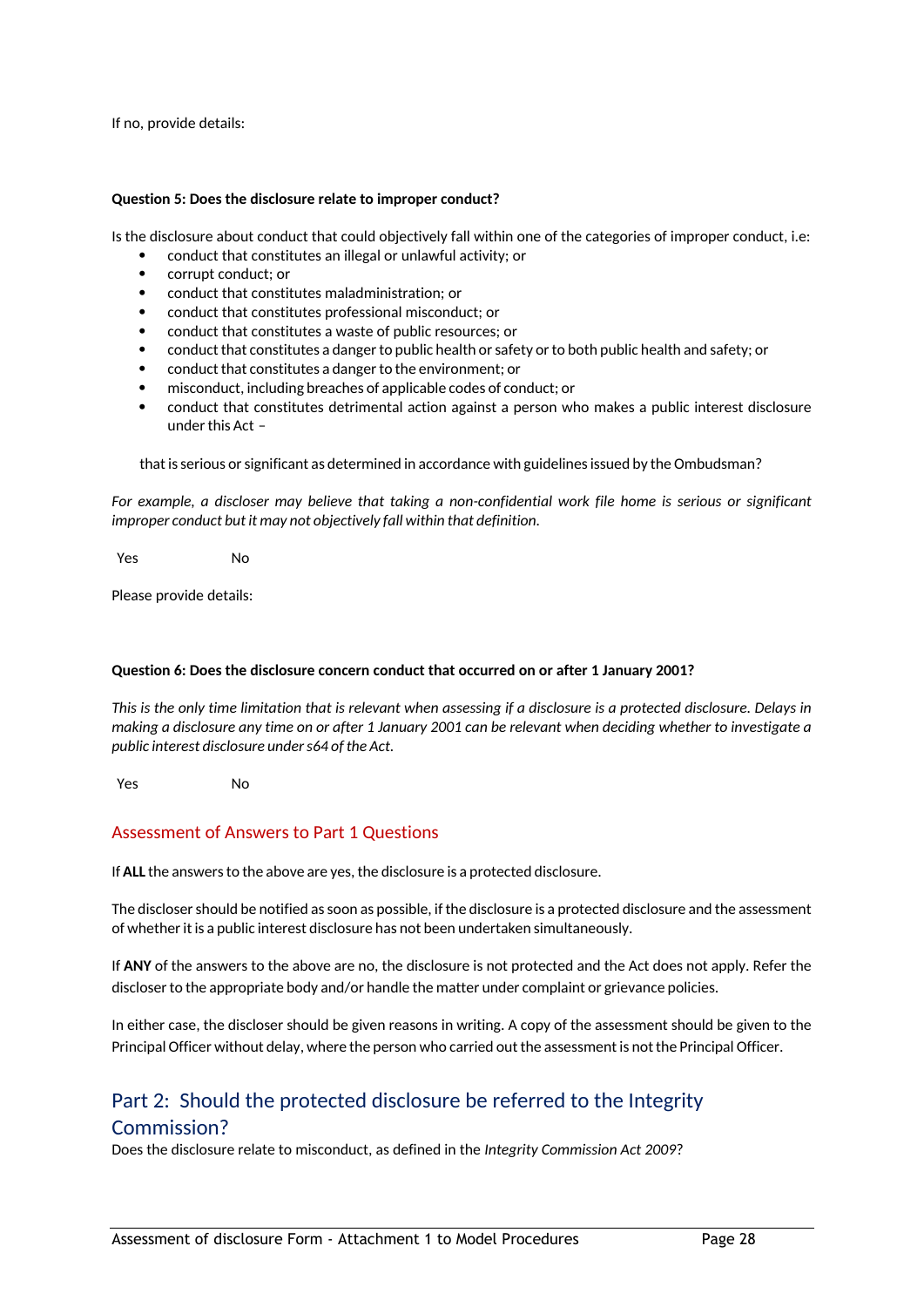Yes No

If yes, should the disclosure be referred to the Integrity Commission under section 29B of the Act?

Yes No

If yes, please provide details

*If the disclosure is referred, the assessment process is complete after the discloser is notified of the referral.*

#### Part 3: Is the protected disclosure a public interest disclosure?

Are you satisfied that the protected disclosure shows, or tends to show, that the public officer to whom the disclosure relates –

- a) has engaged, is engaged or proposes to engage in improper conduct in his or her capacity as a public officer; or
- b) has taken, is taking or proposes to take detrimental action in contravention of s 19 of the Act?

*A mere allegation without substantiation is not sufficient – the disclosure must contain evidence or point to its existence (name documents, refer to potential witnesses etc) that shows or tends to show that the public officer is, has, or is proposing to engage in improper conduct.*

*This determination under s33 of the Act must be made within 45 days of the disclosure being received.*

Yes No

Provide reasons for your decision and attach evidence if available

#### Next steps

Notify the discloser and the Ombudsman of the assessment determination. Use the notification template attached to the public interest disclosure procedures when notifying the Ombudsman.

If the answer is no, the assessment is complete and Part 4 does not need to be completed. The Ombudsman will review the determination.

If the answer is yes, the public interest disclosure must be investigated unless a ground exists not to under s64 of the Act.

### Part 4 - Is there a ground under s64 not to investigate the public interest disclosure?

#### **Question 1: Is the public interest disclosure trivial, vexatious, misconceived or lacking in substance?**

Yes No

If yes, provide details. Compelling reasons will be required to justify not investigating on this ground: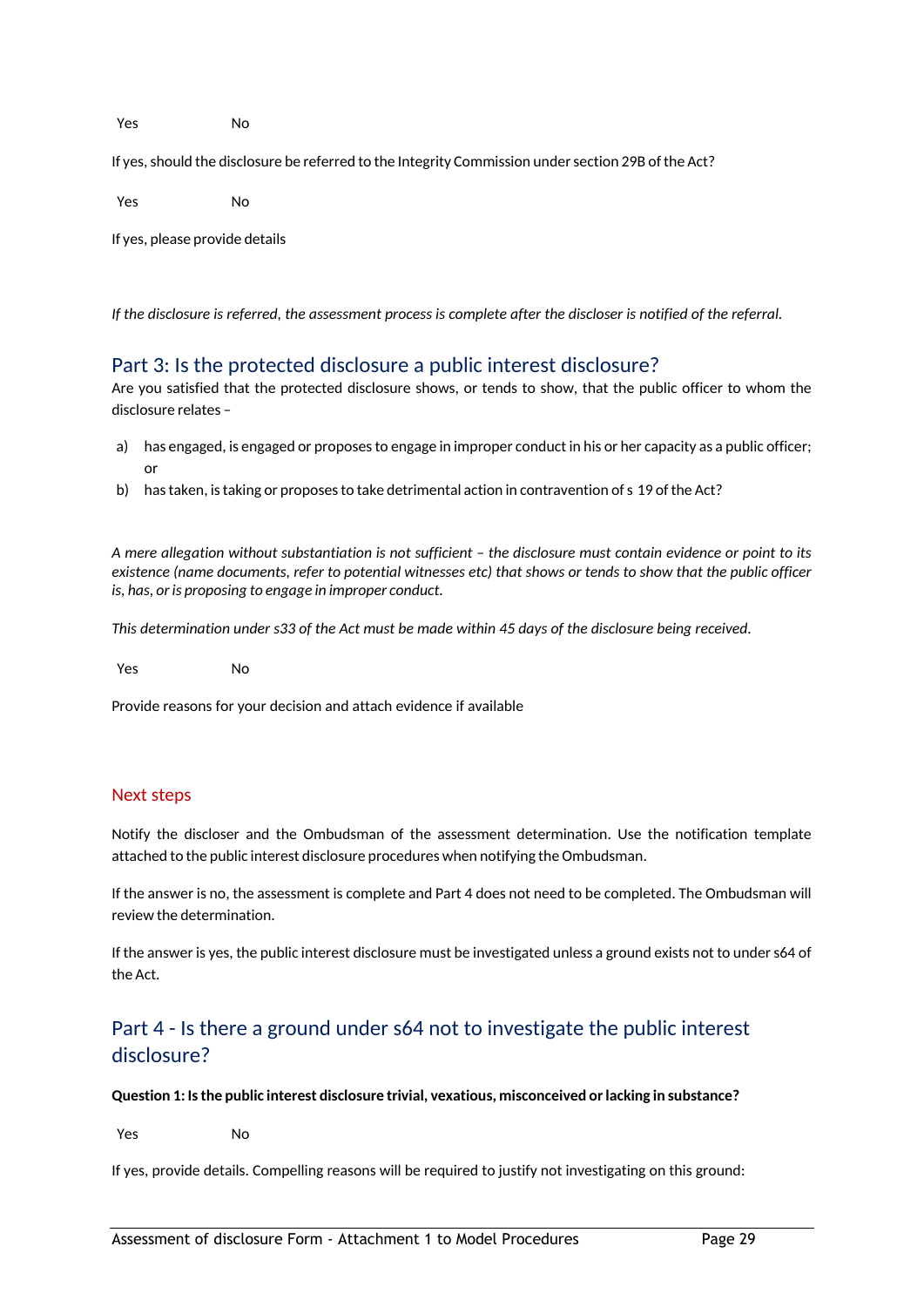**Question 2: Has the subject matter of the public interest disclosure already been adequately dealt with by the Ombudsman or a public body, statutory authority, Commonwealth statutory authority, commission, court or tribunal?**

Yes No

If yes, please provide details

**Question 3: Has the discloser commenced proceedings in a commission, court or tribunal in relation to the same matter, and does that commission, court or tribunal have power to order remedies similar to those available under this Act?**

Yes No

If yes, please provide details

#### **Question 4: Did the discloser:**

- **have knowledge for more than 12 months of the public interest disclosure matter before making the disclosure; and**
- **fail to give a satisfactory explanation for the delay in making the disclosure?**
- Yes No

If yes, provide details of this issue being put to the discloser and analysis concerning why any explanation provided was not satisfactory:

#### **Question 5: Does the public interest disclosure relate solely to the personal interests of the discloser?**

Yes No

*Most disclosures will contain some element of personal interest. This should only be used as a basis to not investigate in clear circumstances.*

If yes, please provide details:

#### **Question 6: Is the public interest disclosure based on false or misleading information?**

Yes No

If yes, please provide details and consider whether an offence may have been committed under s87 of the Act.

#### **Question 7: Has the matter the subject of the public interest disclosure already been determined AND this additional disclosure fails to provide significant or substantial new information?**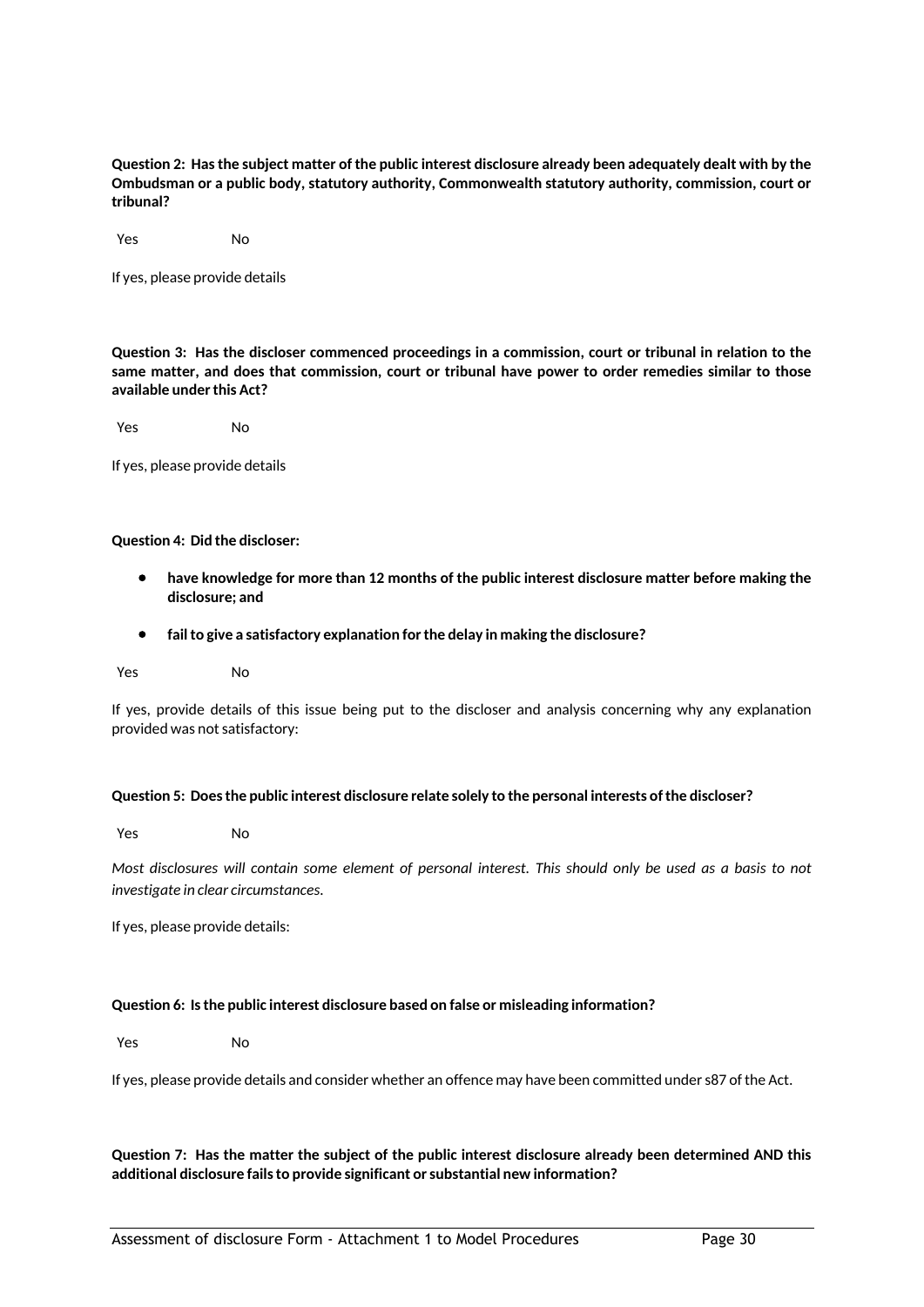If yes, please provide details

#### Assessment of Answers to Part 4 Questions

If the answers to **ALL** the questions in Part 4 are no, the disclosure **must** be investigated in accordance with the public interest disclosure procedures. Referral to the Ombudsman can occur if internal investigation is not possible or appropriate.

If the answer is yes to **one or more of the above questions**, will the public interest disclosure be investigated?

*Although the public interest disclosure may not need to be investigated if an answer to any of the Part 4 questions is yes, it may still be appropriate to investigate in some circumstances.*

Yes No

Provide reasons for your decision:

Notify the discloser and the Ombudsman if it is decided not to investigate. The Ombudsman will review the decision. Use the notification template attached to the public interest disclosure procedures when notifying the Ombudsman.

| Part   | <b>Question</b>                                                             | Answer |
|--------|-----------------------------------------------------------------------------|--------|
| Part 1 | Is the disclosure a protected disclosure?                                   |        |
| Part 2 | Should the protected disclosure be referred to the Integrity<br>Commission? |        |
| Part 3 | Is the protected disclosure a public interest disclosure?                   |        |
| Part 4 | Should the public interest disclosure be investigated?                      |        |

#### Summary

#### Approval

**Approved by:** Name of Public Interest Disclosure Officer or Principal Officer:

**Date of approval:**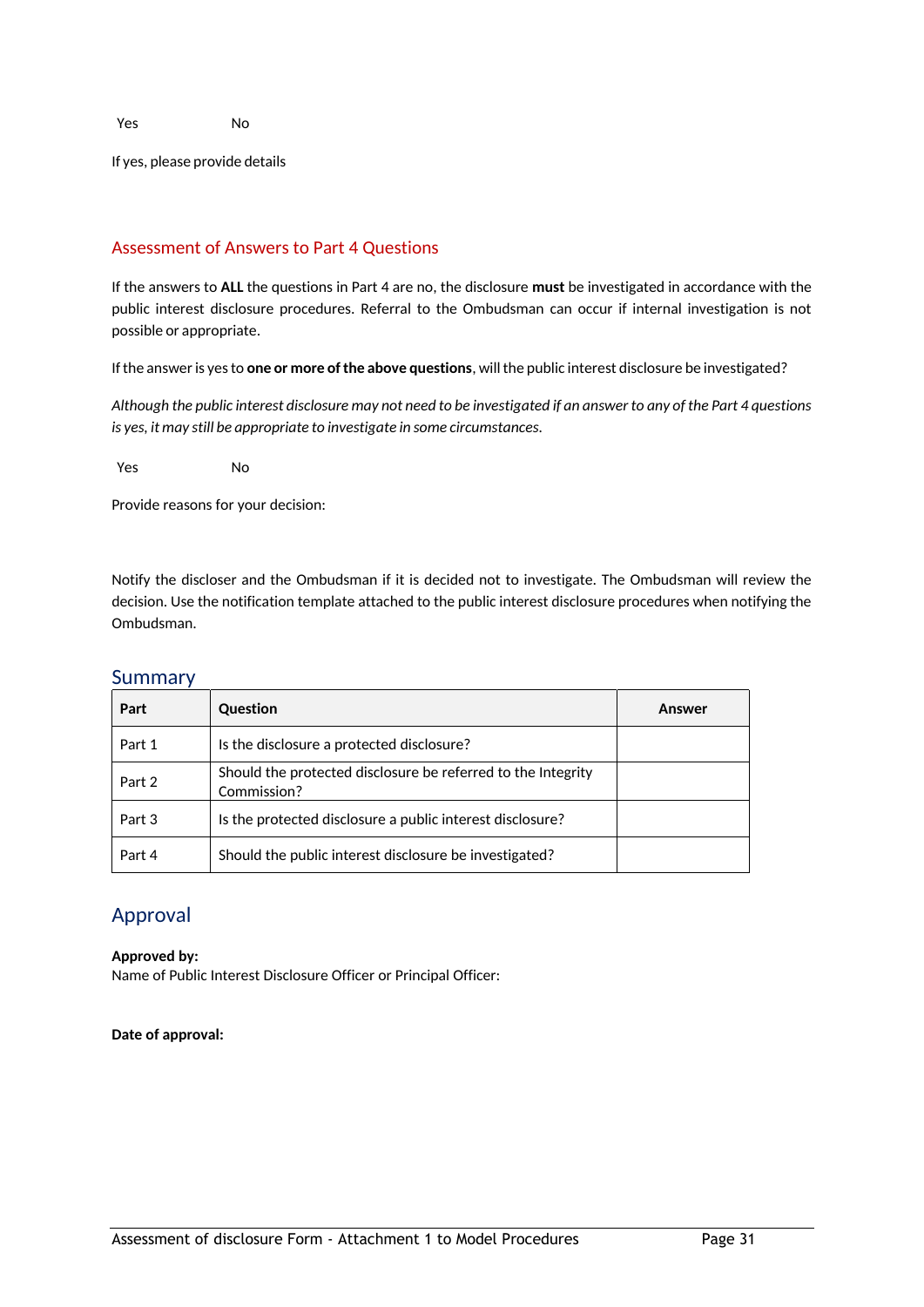### Risk assessment template (Attachment 2)

*Public Interest Disclosures Act 2002*

| File number:      | Date of assessment: | Name of assessing officer: |
|-------------------|---------------------|----------------------------|
| Risk assessed to: |                     |                            |

#### **Please select all relevant options**

Discloser Other employees including potential witnesses

Your public body Other (e.g. Tasmanian Government, the general public)

The subject of the disclosure

## Type of risk / possible harm

Such as:

- Adverse employment action
- Workplace injury
- Physical violence<br>• Verbal abuse
- Verbal abuse
- Stress
- Untenable work environment
- Withdrawal of cooperation due to fear of reprisal/lack of support
- Reputational damage
- Risk to public safety
- Misuse of public funds
- Disruption to functioning of public body

#### **Please provide details:**

#### Likelihood risk/s will occur

Unlikely

Possible

Likely

#### Considerations:

- Can confidentiality be maintained?
- Is the discloser (or others) concerned about reprisals?
- How many public officers are involved in the alleged improper conduct?
- What is their level of seniority?
- What is the seriousness of the alleged conduct?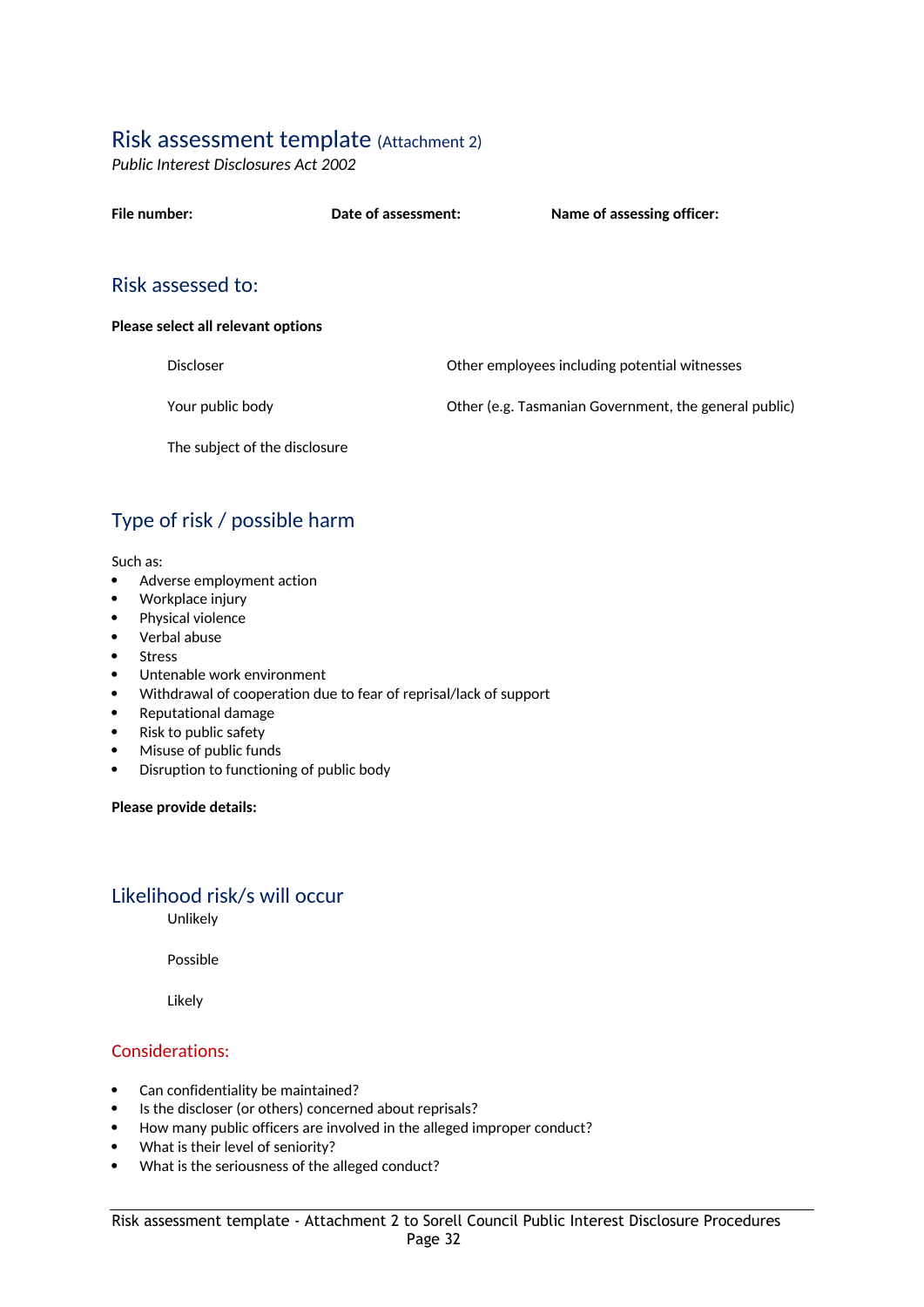• Is there a history of conflict in the workplace?

#### **Please provide your reasons:**

#### Seriousness of consequences if risk/s occurs

Minor

Moderate

Major

#### Considerations:

- What is the potential impact if the risk occurs?
- Will the impact be limited, with the person able to readily deal with it?
- Will the impact have consequences which will affect the person's work or their personal and home life?
- Will the consequences be short-term, medium-term or long-term?

#### **Please provide your reasons:**

### Evaluation of level of risk

| Risk occurrence | Minor<br>consequence | Moderate<br>consequence | Major<br>consequence |
|-----------------|----------------------|-------------------------|----------------------|
| Unlikely        | Low                  | Low                     | Medium               |
| Possible        | Low                  | <b>Medium</b>           | <b>High</b>          |
| Likely          | <b>Medium</b>        | <b>High</b>             | <b>High</b>          |

**Determine your level of risk:**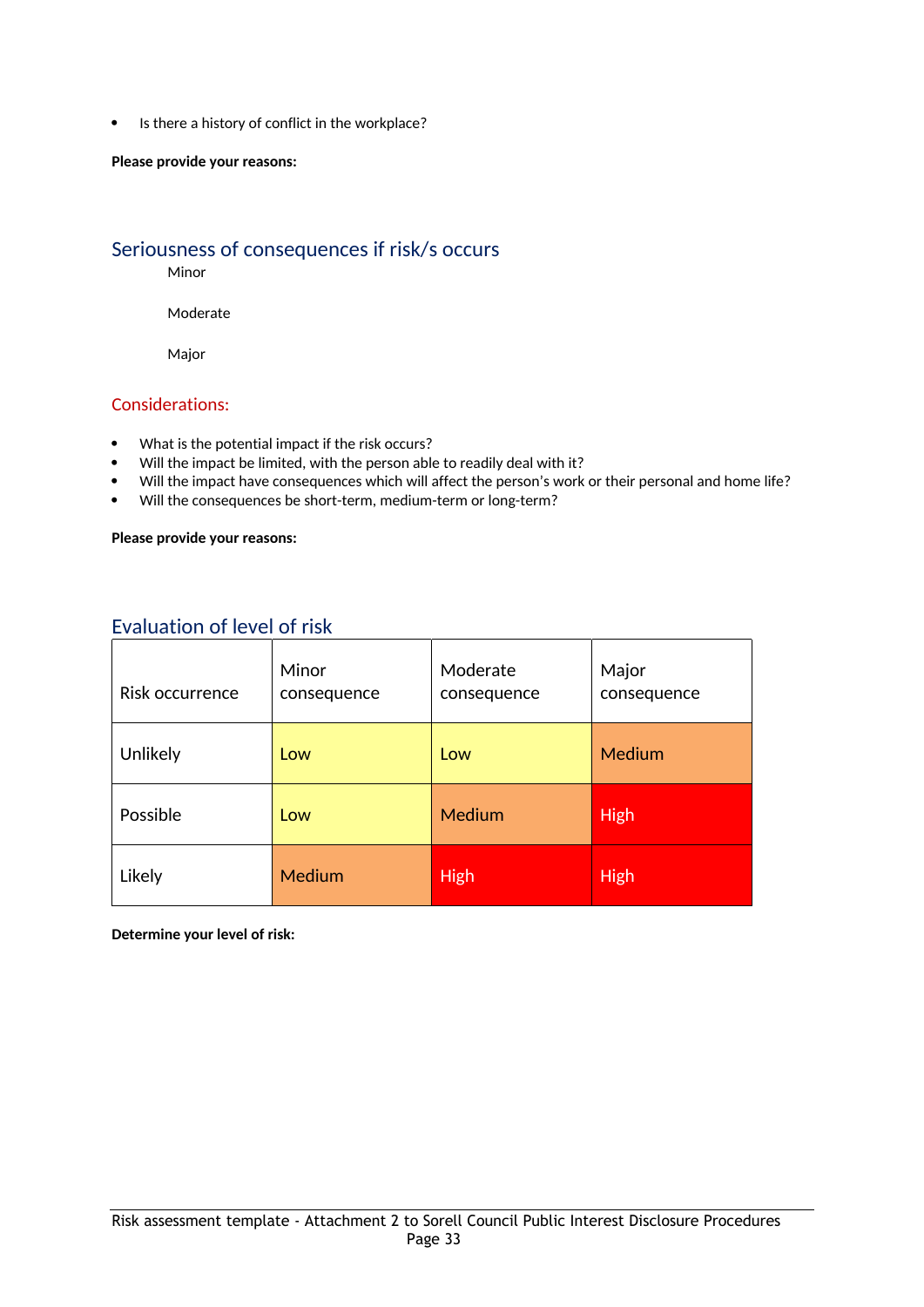### Steps needed to mitigate risk

Consult with discloser and other parties as required. Possible strategies include:

- maintaining confidentiality as much as possible
- ensuring all parties are aware of their obligations
- when the identity of the discloser will be known or guessed by the subject of the disclosure and/or associates, proactively identifying the discloser (with their written permission) and advising relevant parties of the consequences of taking reprisal action and that their actions are being monitored
- altering reporting structures
- increasing monitoring of the work environment
- standing down the subject of the disclosure
- temporarily relocating the subject of the disclosure or the discloser to a different location/ role
- independently verifying the work performance of the discloser
- providing access to specialist support services if required
- making a statement to all staff or the media to address concerns

#### **Please provide details:**

### Action to be taken

#### Considerations:

- risk rating
- ease or difficulty of mitigating risk
- financial cost of taking action
- consequences of not taking action should risk occur

#### **Please provide details of your risk action plan:**

#### Approval

| Approved by:<br>Public Interest Disclosure Officer or Principal Officer - Type Name | Date of approval |  |
|-------------------------------------------------------------------------------------|------------------|--|
|                                                                                     |                  |  |

#### Risk assessment review

| Risk assessment to be reviewed on (date) | or when (event) | occurs. |  |
|------------------------------------------|-----------------|---------|--|
|                                          |                 |         |  |

**Name of reviewing officer:**  $\qquad \qquad$  **Name of assessment:** 

Notes on changes to risk since last assessment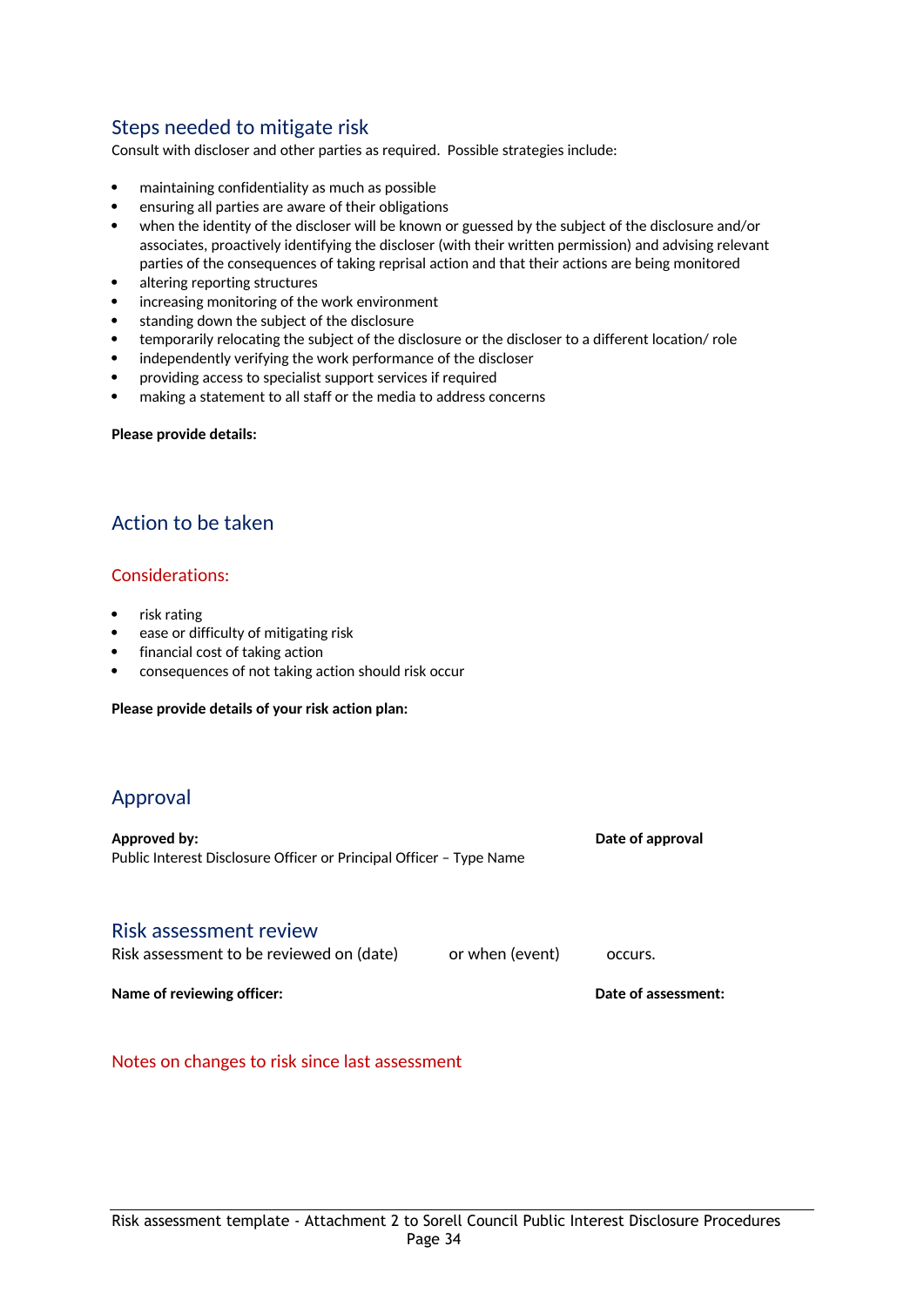#### Review outcome

No change to action plan

Further action required

**Please provide details:**

*Thank you to the Queensland Ombudsman for the use of some of its risk assessment materials in this template.*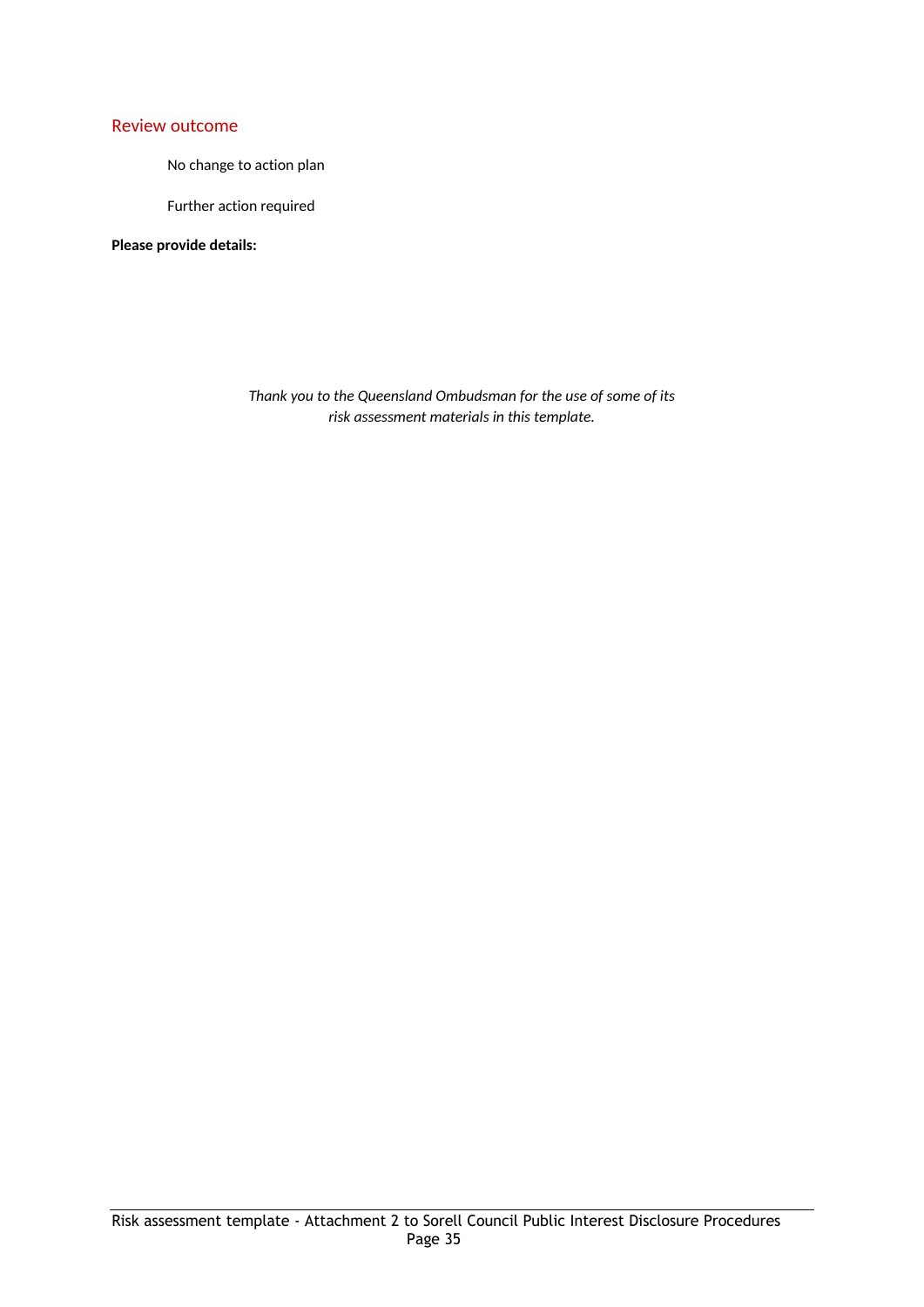## Ombudsman notification template (Attachment 3)

*Public Interest Disclosures Act 2002*

| <b>Public body name:</b>                                                      | Date of disclosure:   |
|-------------------------------------------------------------------------------|-----------------------|
| <b>Contact person:</b> (include telephone and email contact details)          |                       |
| Date of s 33 determination: (to be made within 45 days of date of disclosure) | Date of notification: |

#### Notification type

Section 34 – Determination that disclosure is a public interest disclosure *Notification to be made within 14 days of decision*

Section 35 – Determination that disclosure is not a public interest disclosure *Notification to be made within 14 days of decision*

Section 65 – Decision not to investigate public interest disclosure under s 64 *Notification to be made within 14 days of decision*

Section 76 – Findings of investigation and steps taken under s 75 *Investigation to be completed within 6 months unless Ombudsman extension granted*

#### Evidence attached

Copy of original disclosure or record of oral disclosure

Disclosure assessment

Risk assessment/s

Investigation report including:

- the transcript or other record of any oral evidence taken, including audio or video recordings; and
- all documents, statements or other exhibits received by the investigator and accepted as evidence during the course of the investigation.

Any other material used to make determination (list):

- $\bullet$  and  $\bullet$
- $\bullet$  and  $\bullet$
- $\bullet$  and  $\bullet$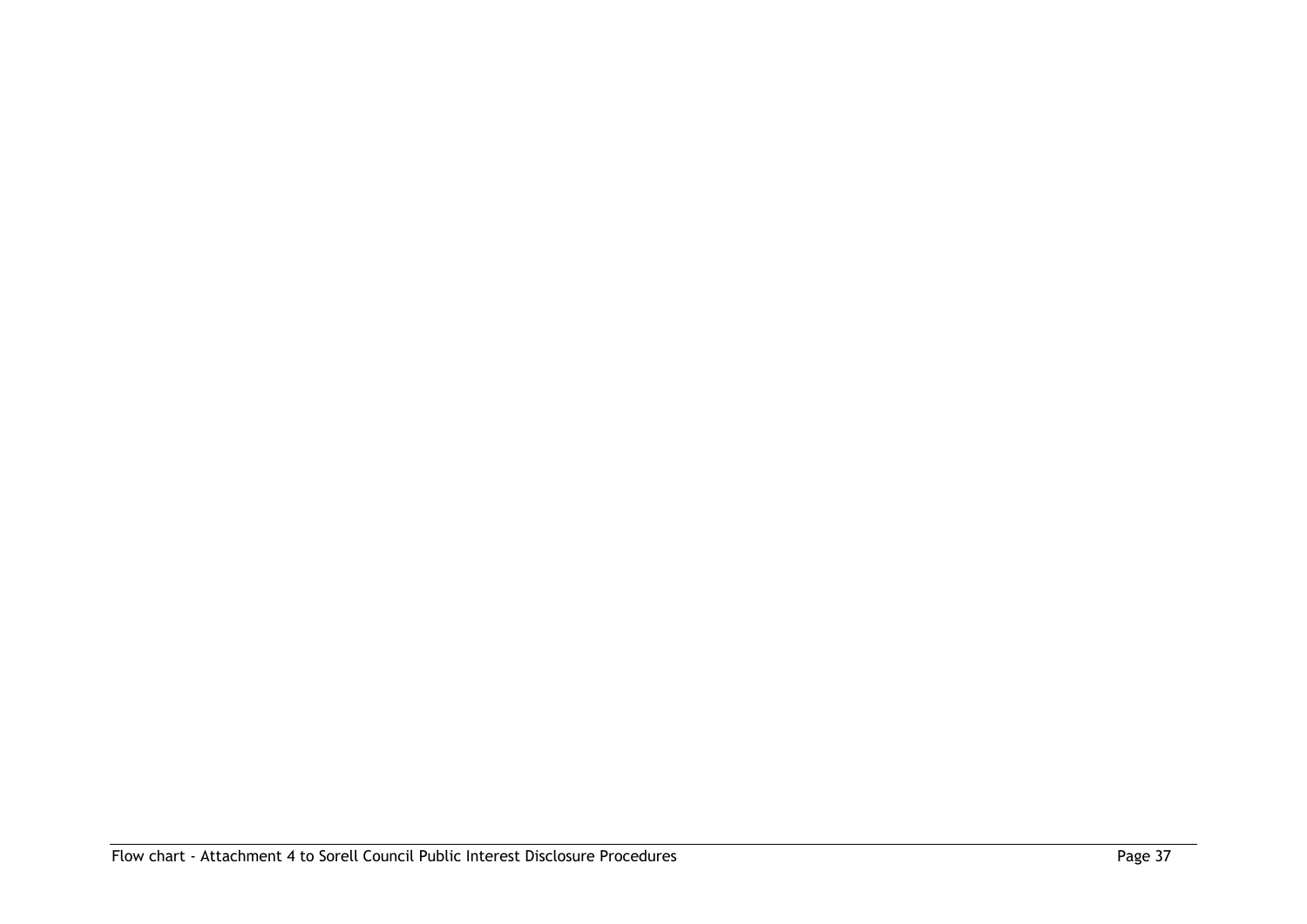